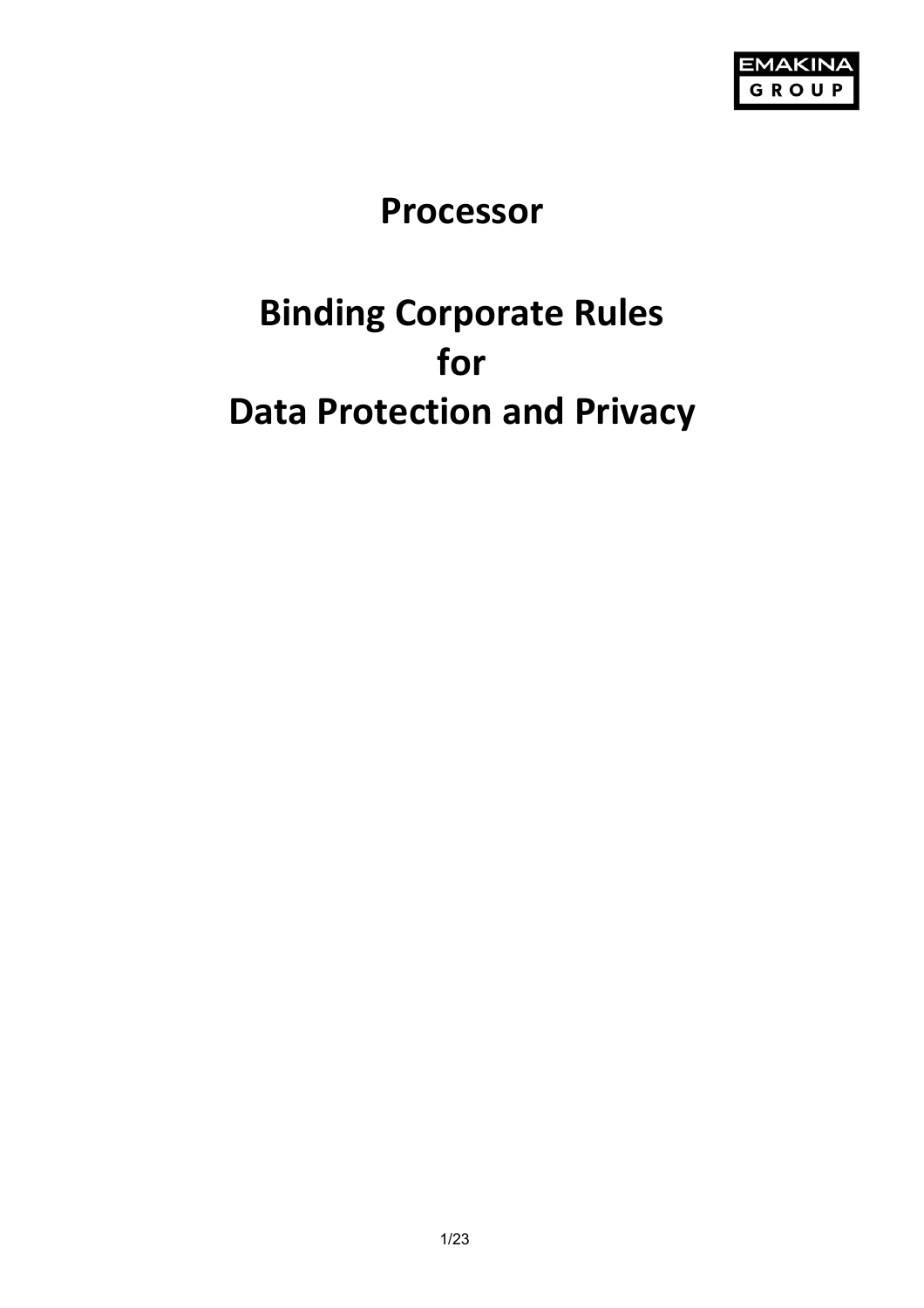

# **Table of Contents**

| 2  |                                                                                       |  |  |
|----|---------------------------------------------------------------------------------------|--|--|
| 3  |                                                                                       |  |  |
| 4  |                                                                                       |  |  |
| 5  |                                                                                       |  |  |
| 6  |                                                                                       |  |  |
| 7  |                                                                                       |  |  |
| 8  | Relationships with Processors that are Emakina Group BCR's Entities and onward        |  |  |
| 9  | Restrictions on Transfers and Onward Transfers to External Processors and Controllers |  |  |
| 10 |                                                                                       |  |  |
| 11 |                                                                                       |  |  |
| 12 |                                                                                       |  |  |
| 13 | Actions in case of national legislation preventing respect of BCR's16                 |  |  |
| 14 |                                                                                       |  |  |
| 15 |                                                                                       |  |  |
| 16 |                                                                                       |  |  |
| 17 |                                                                                       |  |  |
| 18 |                                                                                       |  |  |
| 19 |                                                                                       |  |  |
|    |                                                                                       |  |  |
|    |                                                                                       |  |  |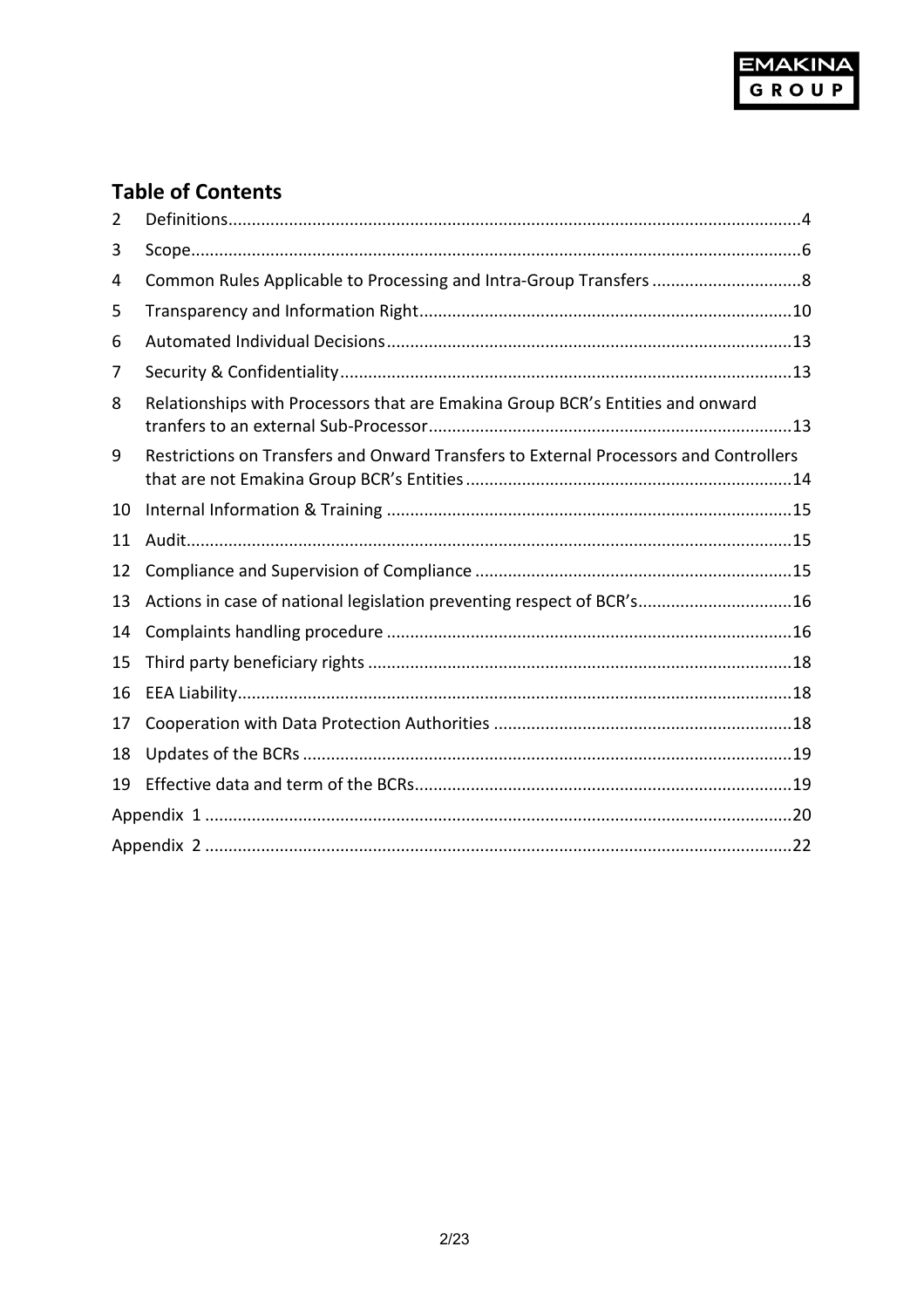# 1.1 Introduction

Emakina Group is an independent international full-service digital agency group. Its subsidiaries offer digital marketing and consulting services to domestic and international clients, focusing on working better, and creating outstanding user experiences for their customers, employees and partners.

To successfully pursue its activities globally, Emakina Group and its subsidiaries (collectively referred to as the "Company") routinely collects, uses, stores, discloses and transfers across national borders a variety of data, including personal data relating to individuals ("Data Subjects"), that may, directly or indirectly, identify these individuals (hereinafter referred as "Personal Data" and defined below).

The Company is committed to ensure the privacy of Personal Data, and expects its employees and business partners to take the necessary measures to protect all Personal Data collected, held and Processed in the name of or on behalf of Emakina Group. To demonstrate such commitment, Emakina Group has included privacy as a priority and designed a comprehensive Data Protection and Privacy Program in support of Emakina Group global business processes. As two essential components of this program, Emakina Group adopted two global privacy policies: the Privacy Policy on the Protection of Personal Data and the Employee Privacy Policy on the Protection of Personal Data (collectively the "Global Privacy Policies").

The Company (as defined hereinabove) and its employees shall respect the instructions from the Controller regarding the processing of Personal Data and the security and confidentiality measures as provided in the Data Processing Agreement.

These BCRs build upon and expand these Global Privacy Policies to ensure compliance by Emakina Group with applicable data protection and security requirements around the world. In particular, these BCRs provide baseline standards of protection for the Processing and Transfer of Personal Data subject to the provisions of the General Data Protection Regulation (EU) 20[1](#page-2-0)6/679 (the "GDPR")<sup>1</sup> and, where applicable, the ePrivacy Directive 2002/58/EC (the "Directive 2002/58/EC")[2,](#page-2-1) or to any other relevant national data privacy laws and regulations.

The BCRs consist of the present document together with its appendices and the Global Privacy Policies. In case of contradiction between these documents, the present document of the BCRs shall prevail.

<span id="page-2-0"></span><sup>1</sup> Regulation (EU) 2016/679 of the European Parliament and of the Council of 27 April 2016 on the protection of natural persons with regard to the processing of personal data and on the free movement of such data, and repealing Directive 95/46/EC (General Data Protection Regulation).

<span id="page-2-1"></span><sup>&</sup>lt;sup>2</sup> Directive 2002/58/EC of the European Parliament and of the Council of 12 July 2002 concerning the processing of personal data and the protection of privacy in the electronic communications sector (also called the Cookie Directive)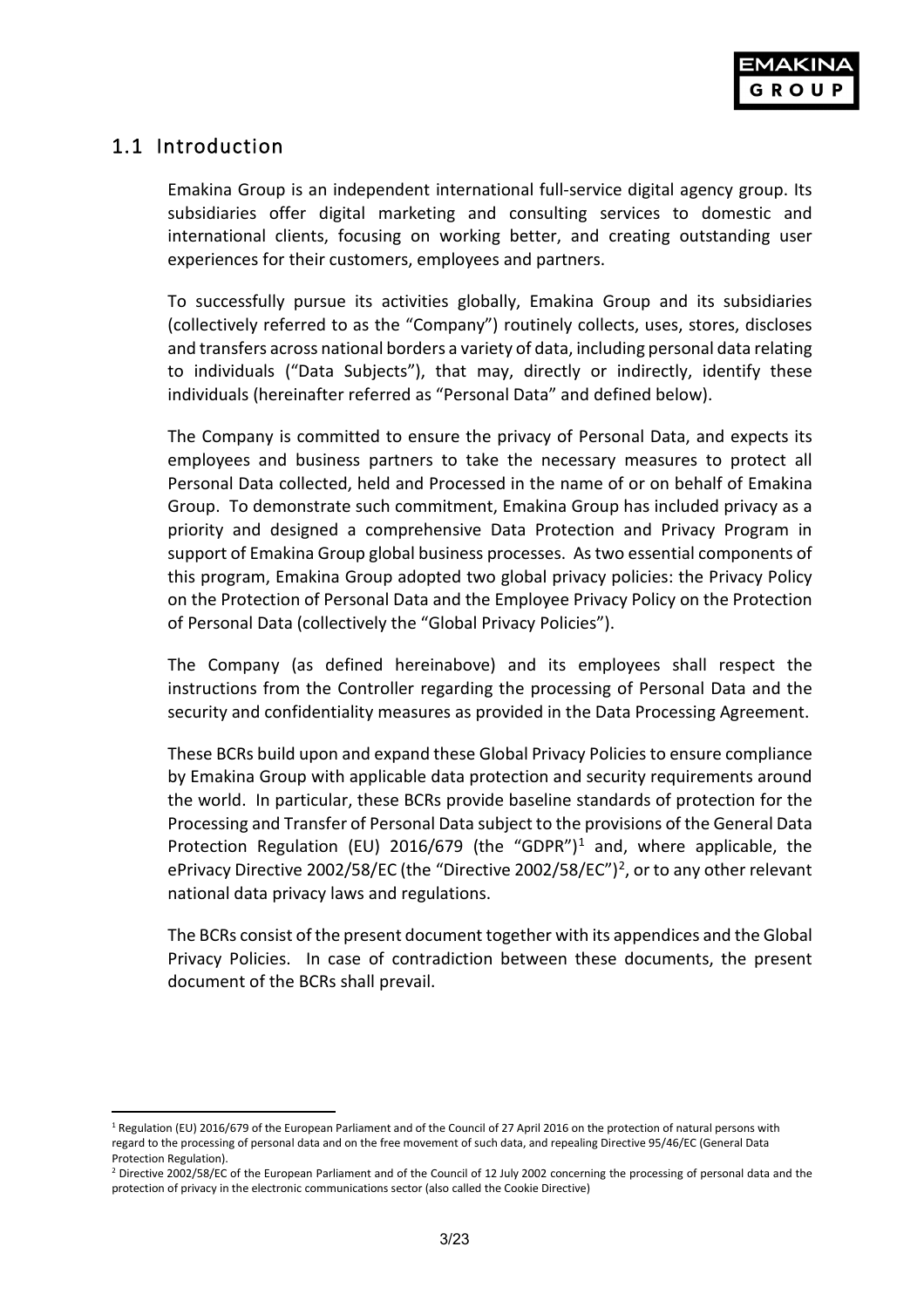# <span id="page-3-0"></span>2 Definitions

- **"Applicable law"** means any data privacy or data protection law applicable at the time of processing, including but not limited to the "GDPR" or "General Data Protection Regulation" (REGULATION (EU) 2016/679 OF THE EUROPEAN PARLIAMENT AND OF THE COUNCIL of 27 April 2016).
- **"Binding Corporate Rules"** ("BCRs") refers to the internal rules detailed in this document and the Global Privacy Policies to ensure data protection and privacy compliance, especially with regard to the international Transfers of Personal Data within Emakina Group and within the group of enterprises engaged in a joint economic activity with Emakina Group.
- **"Competent Data Protection Authority"** refers to any supervisory authority responsible for the protection of Personal Data and which is established by and in each Member State and which is made responsible for monitoring the application of the GDPR within such Member State or (in case more than one authority has been established) in part of the territory of such Member State, in order to protect the fundamental rights and freedoms of natural persons in relation to Processing and to facilitate the free flow of Personal Data within the EU.
- **"Controller"** refers to a natural or legal person, public authority, agency or any other body which alone or jointly with others determines the purposes and means of the Processing or Transfer of Personal Data.
- **"Court of Competent Jurisdiction"** refers to the courts of the Member State where the Controller of Processor has an establishment or the courts of the Member State where the Data Subject has his or her habitual residence, unless the Controller or Processor is a public authority of a Member State acting in the exercise of its public powers.
- **"Data Processing Agreement**" means a data processing agreement in accordance with Art. 28 par. 3 of the GDPR.
- **"Data Protection Officer"** refers to one or (maximum) two persons put in charge of implementing the GDPR and any other applicable laws with respect to Personal Data within Emakina Group.
- **"Data Subjects"** means any individual whose Personal Data Emakina Group processes.
- **"Emakina Group BCR entities"** or **"BCR member"** means the entities listed in Appendix 1 to the present BCRs.
- **"Employee"** means current, former and/or prospective employees of an Emakina Group BCR entity.
- **"Local Privacy Officer"** means the nominated person in each country, who is in charge of implementing the GDPR and any other applicable laws with respect to Personal Data within the Emakina Group BCR entity concerned, including local compliance with the BCRs.
- **"Personal Data also known as Personal Information"** refers to data in any form relating to an identified or identifiable natural person, including but not limited to: name, address, telephone number, e-mail address, bank account number, image, video, patients' key-coded information used in clinical trials, employees' performance records, etc. An "identifiable person" is a person who can be identified by reasonable means, directly or indirectly, by reference to an identification number or factors.
- **"Processor"** refers to a BCR member which Processes Personal Data on behalf of the Controller.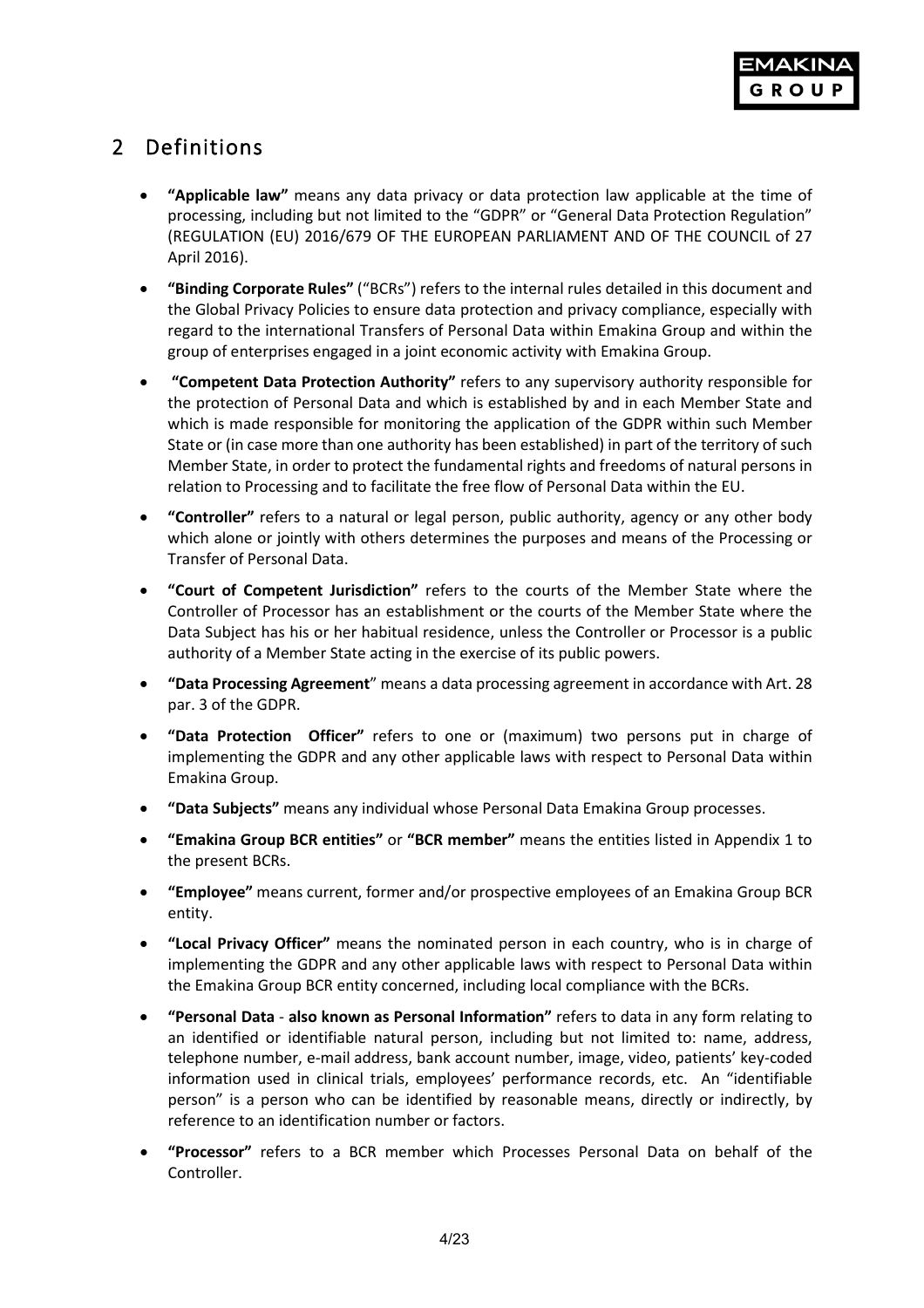- **"Processing"** refers to any operation or set of operations that are performed upon Personal Data by automatic means or otherwise. This includes the collection, recording, organization, storage, updating or modification, retrieval, consultation, use, disclosure by transmission, dissemination, visual access or making available in any other form, linking, alignment or combination, blocking, erasure or destruction of Personal Data.
- **"Special categories of Personal Data ("Sensitive Data")"** refers to a subset of Personal Data that requires additional protection. Such data comprise personal data revealing racial or ethnic origin, political opinions, religious or philosophical beliefs, trade-union membership, genetic data, biometric data for the purpose of uniquely identifying a natural person, data concerning health, data concerning sex life or sexual orientation, and data relating to offenses and criminal convictions or related security measures.
- **"Sub-Processor"** refers to a BCR member which Processes Personal Data on behalf of another BCR member.
- **"Transfers"** means the transmission of Personal Data from the European Economic Are[a3](#page-4-0) (hereinafter "EEA") countries to locations outside the EEA. The term "transmission" includes remote access with the intent to undergo Processing.
- **"Emakina Group"** means the parent company of the Emakina Group BCR entities, with the exception of Vega IT Sourcing (as per Appendix 1 hereto), established under Belgian law, with registered offices at Rue Middelbourg 64a, 1170 Brussels, Belgium, with enterprise number BE0464.812.221.

Unless otherwise specified, words or expressions, which would not be defined in the BCRs, shall have the meaning used in the GDPR (EU) 2016/679. When applicable and insofar as possible, any reference to the GDPR (EU) 2016/679 in the BCRs will include any subsequent European data protection legislation that would replace the current GDPR (EU) 2016/679.

Furthermore, in case of doubt, the content of the BCRs should be interpreted according to the provisions of the GDPR, and, where applicable, the provisions of the Directive 2002/58/EC.

<span id="page-4-0"></span><sup>&</sup>lt;sup>3</sup> EEA countries: Austria, Belgium, Bulgaria, Croatia, Cyprus, Czech Republic, Denmark, Estonia, Finland, France, Germany, Greece, Hungary, Iceland, Republic of Ireland, Italy, Latvia, Liechtenstein, Lithuania, Luxembourg, Malta, The Netherlands, Norway, Poland, Portugal, Romania, Slovakia, Slovenia, Spain, Sweden, UK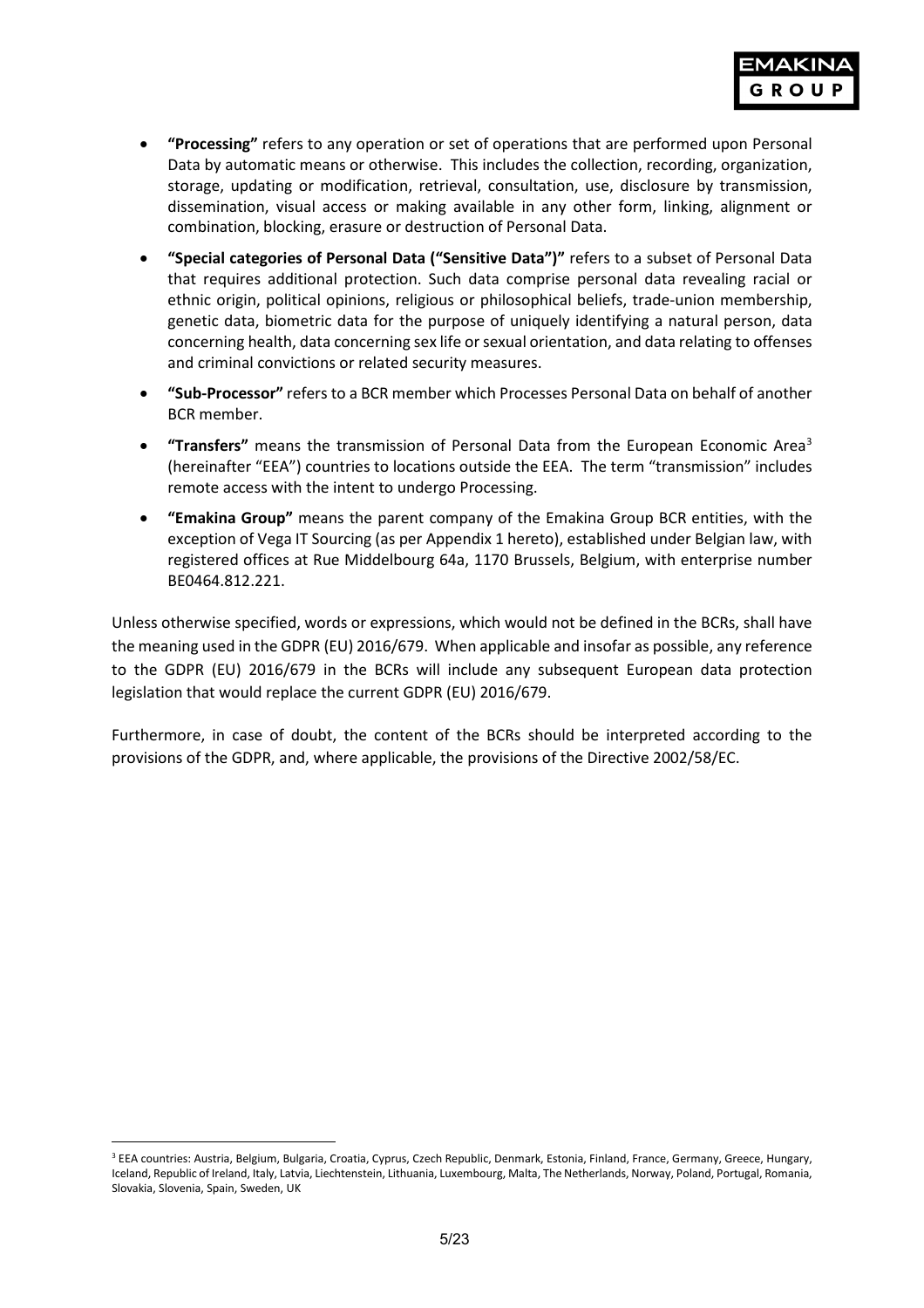

# <span id="page-5-0"></span>3 Scope

### 3.1 Emakina Group entities bound by the BCRs:

The BCRs will be binding on Emakina Group and all Emakina Group entities (including branches) and **enterprises engaged in a joint economic activity with Emakina Group** listed in Appendix 1 (collectively, the "Emakina Group BCR entities"). The BCRs shall become effective and enforceable between the Emakina Group BCR entities upon the written commitment by each entity by means of the execution of an Intra-group agreement, the so-called 'BCR Agreement', entered into by each of the Emakina Group BCR entities that they will adopt and be bound by the BCR's.

## 3.2 Data Subjects and Personal Data Processing and Transfers covered by the BCRs:

The BCRs shall apply to all Personal Data Processing by Emakina Group BCR entities and Transfers of such Personal Data between them for the purposes specified in Appendix 2.

### 3.3 Compliance by Emakina Group entities with data protection requirements:

- When Processing or Transferring Personal Data specified in Appendix 2 throughout the world, Emakina Group BCR entities commit to comply with applicable data protection laws.
- To ensure a harmonized level of protection of Personal Data, even where there is no such data protection laws in a country or the local data protection laws do not meet the standards set out in the BCRs, Emakina Group BCR entities will Process Personal Data in compliance with the BCRs.
- Where applicable data protection laws in a country require a higher level of protection for Personal Data than the BCRs, such laws will prevail over these BCRs.
- The fact that Emakina Group BCR entities comply with all the rules specified in the BCRs does not release them from their obligation to fulfill all the prior formalities with the relevant national authorities as required by the applicable legislation.
- Each Emakina Group BCR entity shall cooperate with and accept to be audited by the Supervisory Authorities competent for the relevant Emakina Group BCR entity and to comply with the advice of these Supervisory Authorities on any issue related to the BCRs.
- Each Emakina Group BCR entity when acting as a Processor or Sub-Processor shall co-operate and assist the Controller to comply with data protection laws (such as its duty to respect the data subject rights or to handle their complaints, or to communicate their complaints, claims or requests without delay to the Controller; or to be in a position to reply to investigations or inquiry from Supervisory Authorities). The aforementioned duty of cooperation and assistance shall be performed in a reasonable time and to the extent reasonably possible.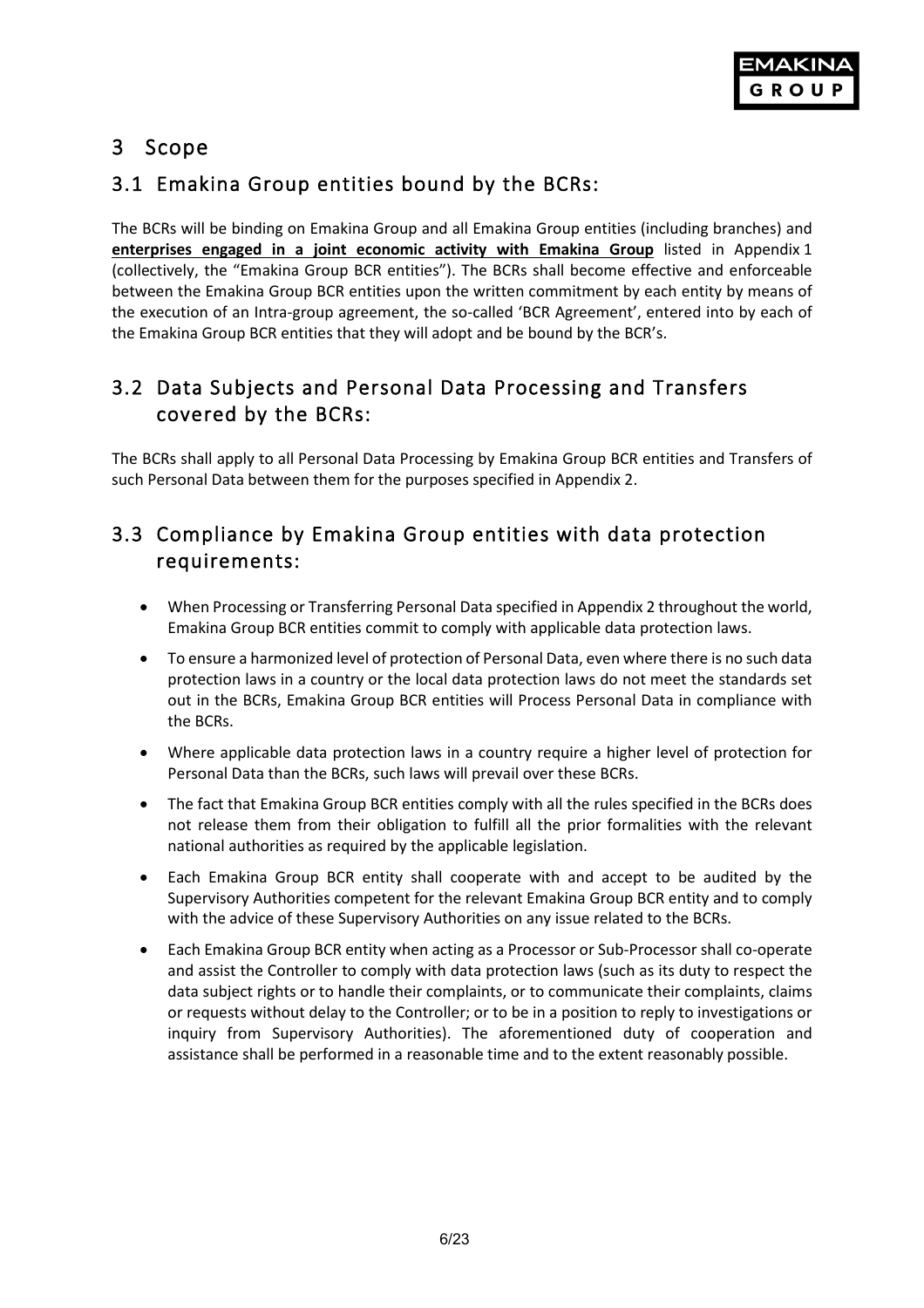

### 3.4 Compliance by Emakina Group's employees with the BCRs:

The employees of Emakina Group BCR entities may only Process or Transfer Personal Data specified in Appendix 2 in accordance with these BCRs and any other relevant applicable laws and regulations.

Adherence to these BCRs is the responsibility of all Emakina Group BCR entities' employees and shall be part of their employment terms and conditions. Any employee of Emakina Group BCR entities who breaches these BCRs may be subject to disciplinary action, up to and including dismissal.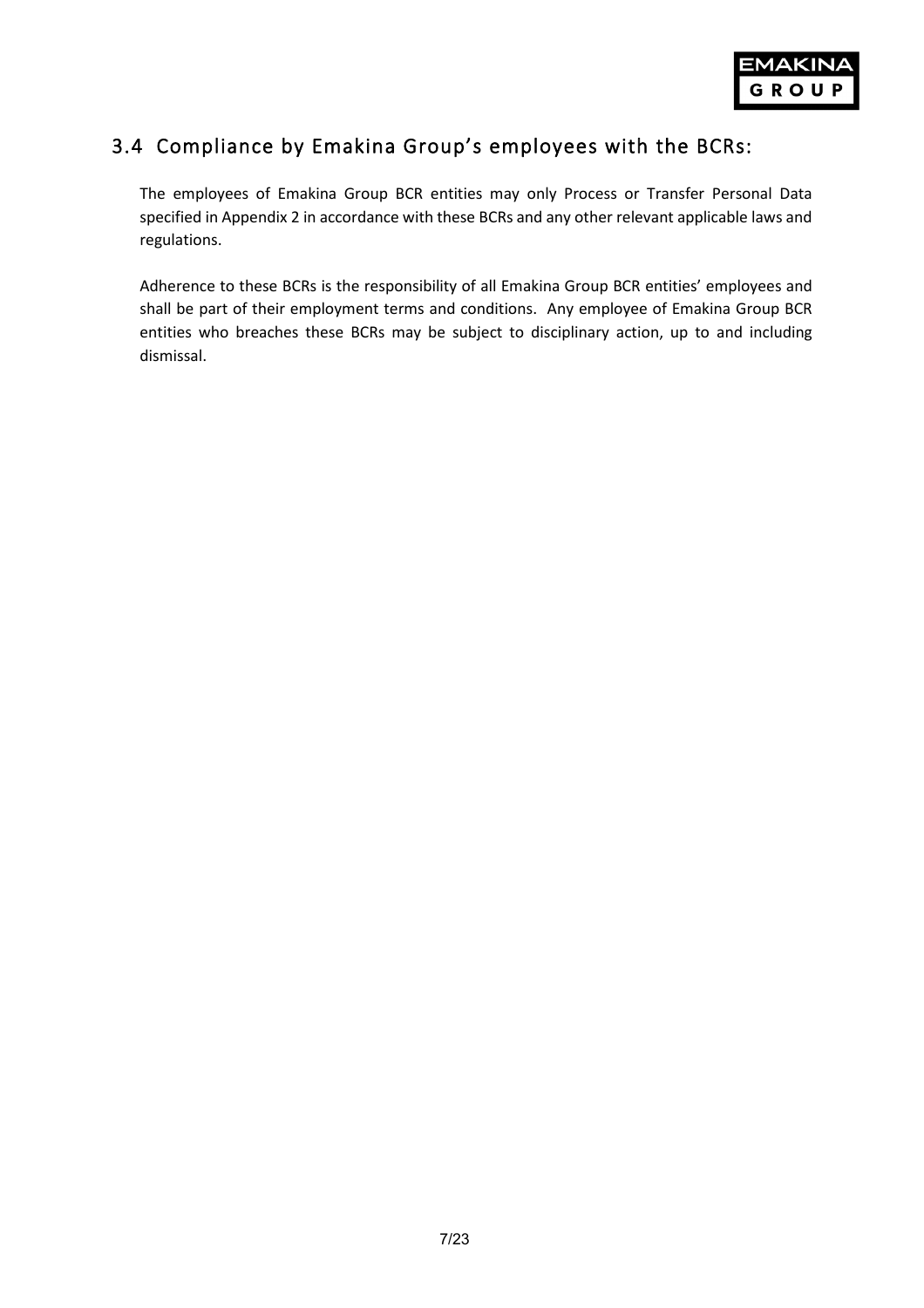

# <span id="page-7-0"></span>4 Common Rules Applicable to Processing and Intra-Group Transfers

For Processing and Transfers of Personal Data described in Appendix 2, Emakina Group BCR entities and their employees agree to apply the following rules.

# 4.1 Purpose limitation

Personal Data detailed in Appendix 2 will be Processed and Transferred by Emakina Group BCR entities for specified, explicit and legitimate purposes, in line with the purposes defined in Appendix 2 or pursuant to a Data Processing Agreement in accordance with Art. 28 par. 3 of the GDPR. The Personal Data Processed and Transferred shall not be further Processed in a manner incompatible with these purposes or with the purposes described in the Data Processing Agreement concerned.

### 4.2 Data minimization

Personal Data detailed in Appendix 2 shall be adequate, relevant and limited to what is necessary in relation to the purpose(s) defined in Appendix 2 or with the purposes described in the Data Processing Agreement concerned.

## 4.3 Data quality, retention and proportionality

- Emakina Group BCR entities will limit the Processing of Personal Data detailed in Appendix 2 to what is necessary and proportionate in light of the pursued purpose(s).
- Emakina Group BCR entities will use reasonable means to keep Personal Data accurate, complete, up-to-date and reliable for their intended use.
- Emakina Group BCR entities will retain Personal Data for only as long as needed to meet the legitimate business purposes for which the Personal Data was collected and in compliance with Emakina Group's data retention policies, unless otherwise required by applicable laws or regulations. More specifically, the Processor (including any Sub-Processors) shall upon the termination of the provision of services related to the data Processing, at the choice of the Controller, delete or return all the Personal Data transferred to the Controller and delete the copies thereof and certify to the Controller that it has done so, unless legislation imposed to the Processor concerned requires storage of the Personal Data. In such case the Processor will inform the Controller and warrant the confidentiality of the Personal Data and will no longer actively process such Personal Data.

## 4.4 Legal basis for Processing Personal Data

The Processing of Personal Data shall be based upon at least one of the following legal/contractual basis:

- the Data Subject's informed and freely given consent; or
- the Processing is necessary for the performance of a contract to which the Data Subject is party or in order to take steps at the request of the Data Subject prior to entering into a contract; or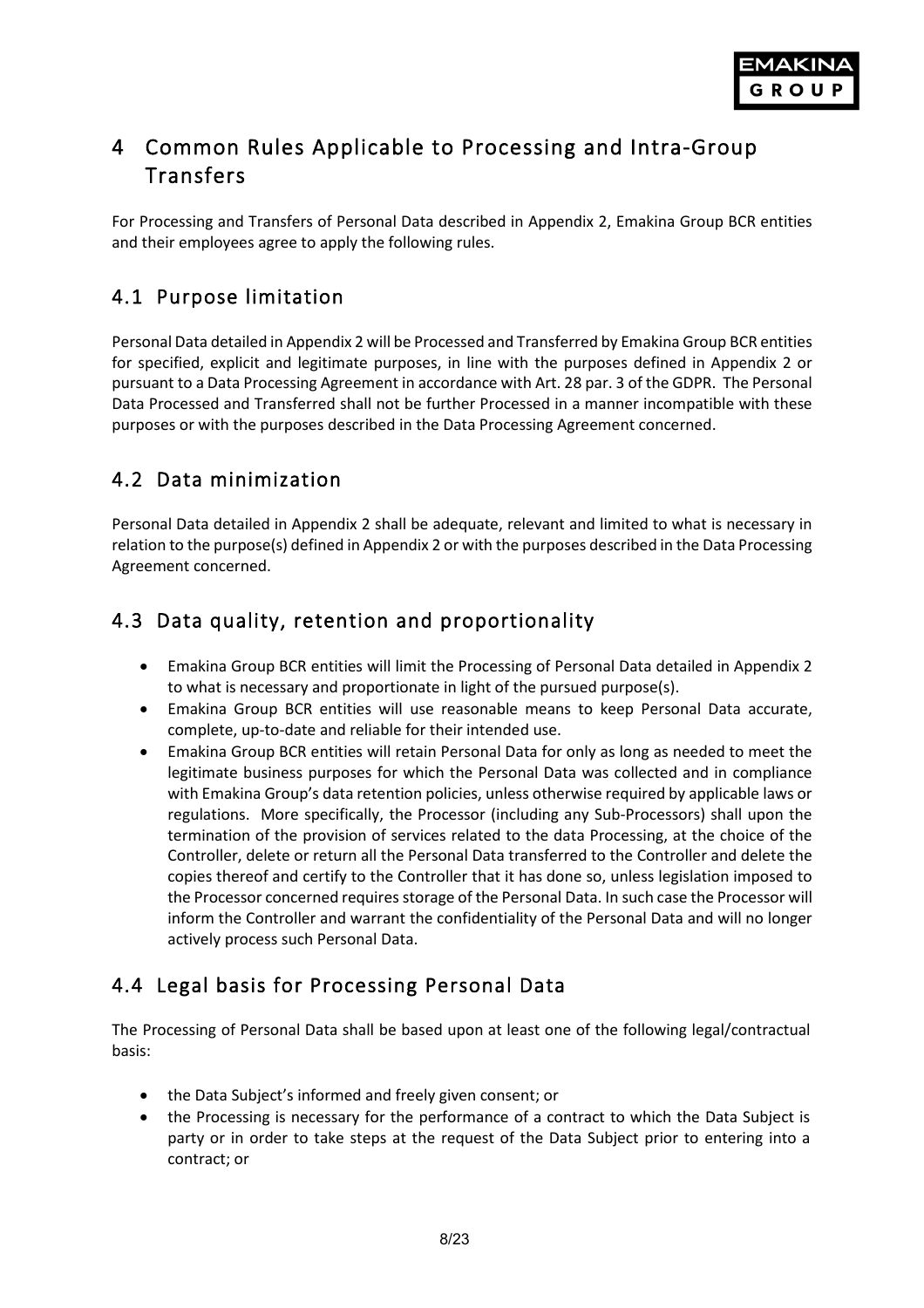

- the Processing is necessary for compliance with a legal obligation to which Emakina Group is subject; or
- the Processing is necessary to save the vital interest of the Data Subject; or
- the Processing is necessary for the performance of a task carried out in the public interest or in the exercise of official authority vested in the Controller or in a third party to whom the Personal Data is disclosed; or
- the Processing is necessary for the purposes of legitimate interests pursued by Emakina Group except where such interests are overridden by the interests for fundamental rights and freedoms of the Data Subject.
- The Processing occurs pursuant to a Data Processing Agreement in accordance with Art. 28 par.3 of the GDPR.

# 4.5 Legal basis for Processing Sensitive Data

The Processing of Sensitive Data shall be based upon at least one of the following legal basis:

- the explicit consent of the Data Subject; or
- the necessity for the purposes of carrying out the obligations and specific rights of Emakina Group in the field of employment law in so far as it is authorized by national law providing for adequate safeguards; or
- the Processing is necessary to protect the vital interests of the Data Subject or of another person where the Data Subject is physically or legally incapable of giving his Consent; or
- the Processing relates to Sensitive Data which are manifestly made public by the Data Subject; or
- the Processing of Sensitive Data is necessary for the establishment, exercise or defence of legal claims; or
- the Processing of the Sensitive Data is required for reasons of substantial public interest laid down either by national law or decision of the supervisory authority.
- The Processing occurs pursuant to a Data Processing Agreement in accordance with Art. 28 par.3 of the GDPR.

## 4.6 Limited Access to Personal Data:

The Processing of Personal Data shall be limited to only those Emakina Group BCR entity employees whose job role(s) and responsibility(ies) necessitate this activity.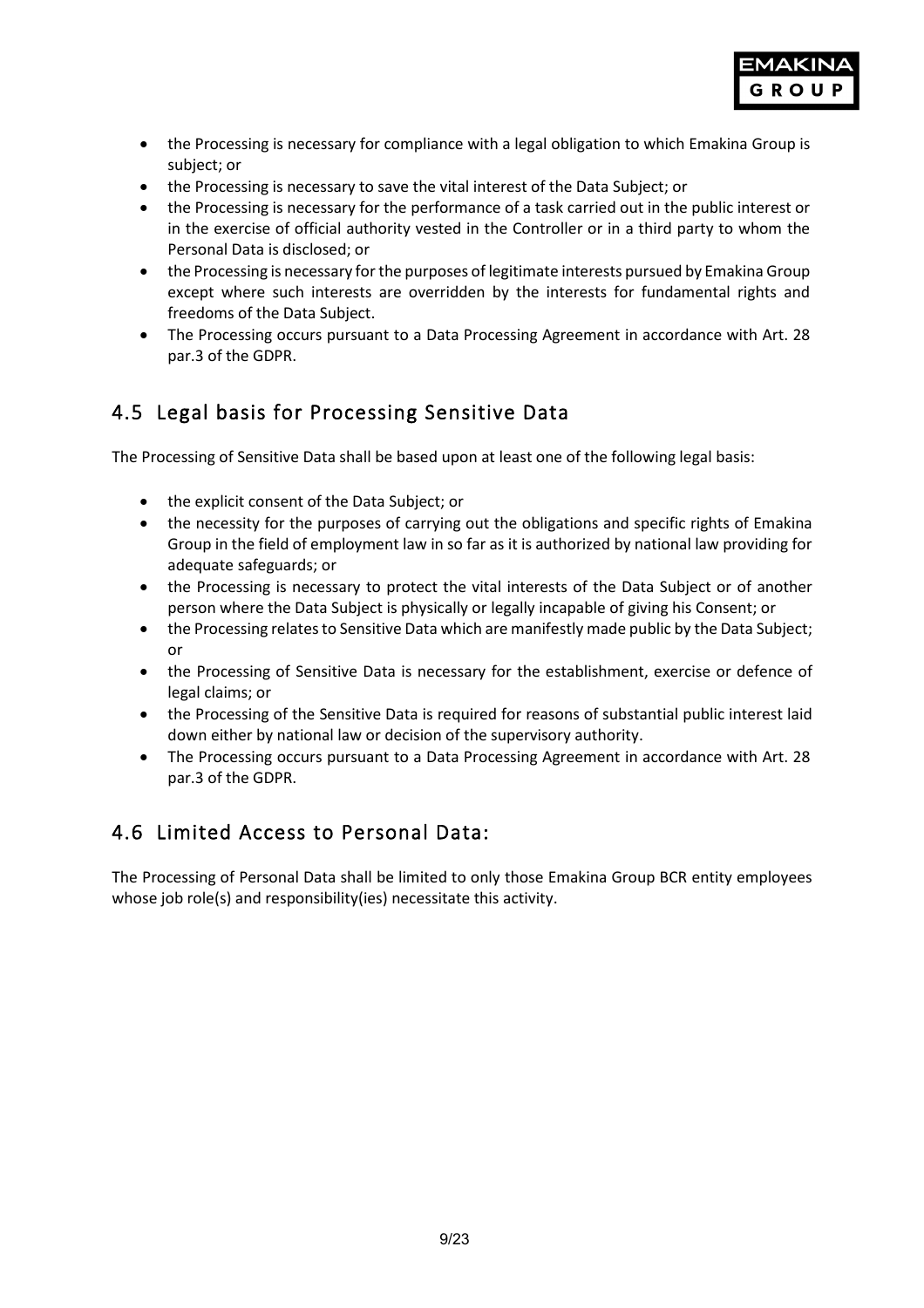# <span id="page-9-0"></span>5 Transparency and Information Right

# 5.1 Availability of the BCRs to Data Subjects:

The BCRs will be made publically available on Emakina Group websites to all Data Subjects whose Personal Data is subject to these BCRs and to all Controllers of such Personal data.

The Data Subjects may also receive a copy of the BCRs upon request, by contacting either the relevant Emakina Group BCR entities, or the Data Protection Officer. At a minimum, each Emakina Group BCR entity shall provide a postal mail address and email address for Data Subjects to submit their request.

# 5.2 Information related to the Processing of Personal Data:

So as to guarantee fair Processing in respect of Data Subjects, Emakina Group BCR entities shall, having regard to the specific circumstances, offer to Data Subjects clear and plain information as to the purposes of the Processing, categories of Personal Data collected, the identity of the company Processing Personal Data, how to contact Emakina Group with any inquiries or complaints, and the choices and means offered for limiting use and disclosure of Personal Data. Emakina Group BCR entities shall ensure Data Subjects are provided with any additional information required by local law.

Where Emakina Group BCR entities collect Personal Data directly from Data Subjects they will provide notice in clear and plain language at the time and place Data Subjects are first asked to provide their Personal Data, or as soon as practicable thereafter.

Unless applicable law provides otherwise, for Personal Data not directly collected from Data Subjects, the obligation to inform Data Subjects does not apply if the provision of such information proves impossible, or would involve a disproportionate effort, or if recording or disclosure of the Personal Data is expressly required by law.

## 5.3 Rights of access, objection, rectification, erasure and blocking of Personal Data:

Emakina Group BCR entities shall ensure Data Subjects are provided with the right:

- to access, including receiving in an understandable form, any Personal Data concerning them held by Emakina Group BCR entities, without constraint, at reasonable intervals and at any time the Data Subject can demonstrate well-grounded reasons, and without excessive delay or expense, in accordance with local data protections laws;
- to obtain the rectification, erasure or restriction of data due to incomplete or inaccurate Personal Data upon submission of a valid claim;
- to object, at any time on compelling legitimate grounds relating to their particular situation, to the Processing of their Personal Data, unless that Processing is required by law;
- to object, on request and free of charge, to the Processing of Personal Data relating to the Data Subject for the purposes of direct marketing.

At a minimum, each Emakina Group BCR entity shall provide a postal address and an email address for Data Subjects whose Personal Data is governed by these BCRs to exercise their rights as described above.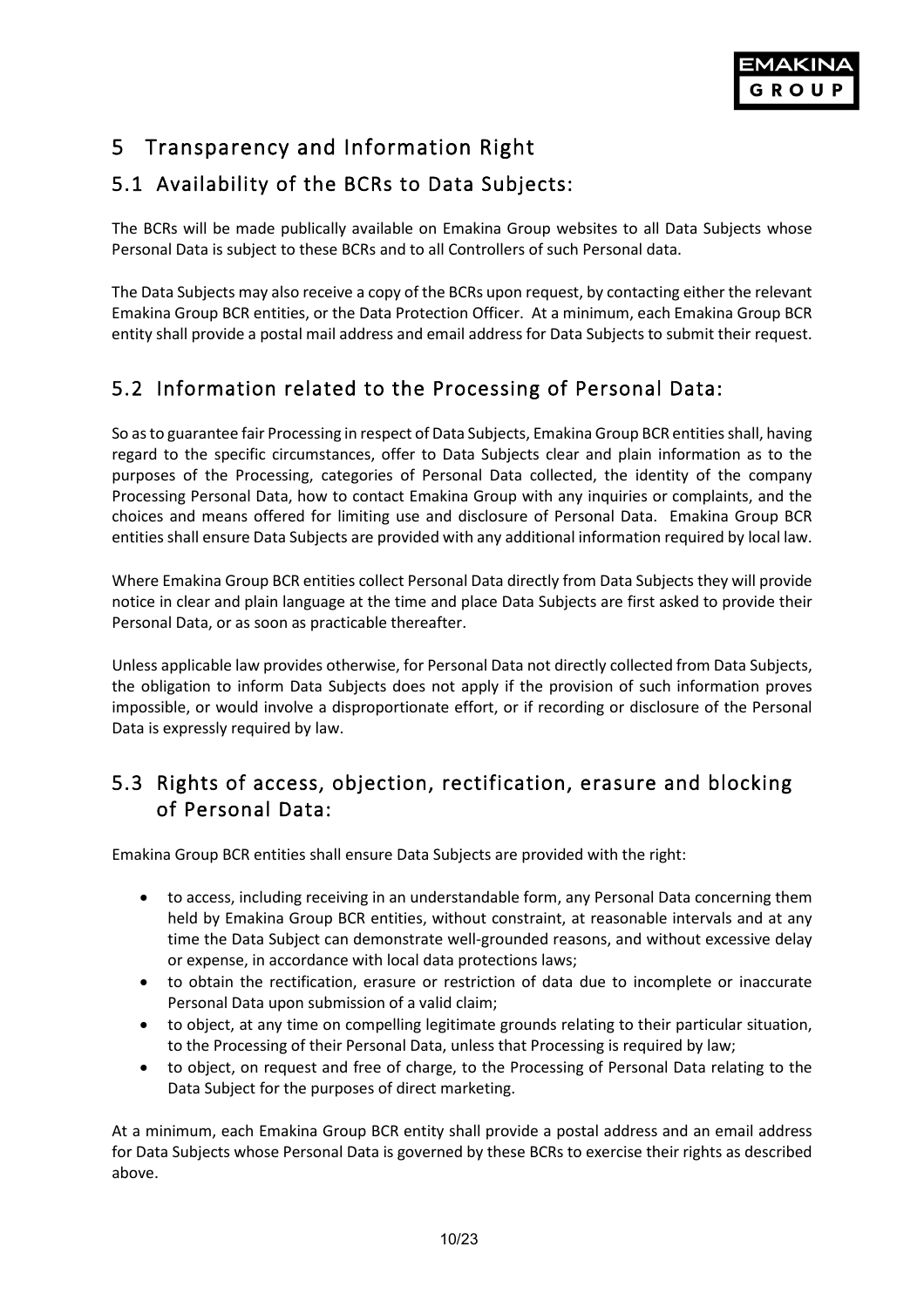

Alternatively, Data Subjects may also contact the Data Protection Officer by letter or may contact the Data Protection Officer by email to [privacy@emakina.com](mailto:privacy@emakina.com)

Employees of Emakina Group BCR entities may request access and modifications to their Personal Data by sending a written request, by letter or email, to their local Human Resources Department. Emakina Group BCR entities may limit the Data Subjects' right to access their Personal Data in compliance with applicable local laws.

## 5.4 Data Quality

Processors (including any Sub-Processors) will execute any necessary measures when asked by the Controller, in order to have the data updated, corrected or deleted. Processors (including any Sub-Processors) will inform each BCR member to whom Personal Data have been disclosed of any rectification, or deletion of data.

Processors (including any Sub-Processors) will execute any necessary measures when asked by the Controller, in order to have the data deleted or anonymized from the moment the identification form is not necessary anymore. Processors (including any Sub-Processors) will communicate to each entity to whom Personal Data have been disclosed of any deletion or anonymization of such data.

## 5.5 Accountability

The Emakina Group BCR entities acting as Processors (or Sub-Processors) will have a general duty to help and assist the Controller to comply with the law. They will have the obligation to make available to the Controller all information necessary to demonstrate compliance with their obligations including through audits and inspections conducted by the Controller or an auditor mandated by the Controller.

BCR members acting as Processor will have a duty to make available to the Controller all information necessary to demonstrate compliance with their obligations as provided by Article 28-3-h of the GDPR and allow for and contribute to audits, including inspections conducted by the Controller or another auditor mandated by the Controller. In addition, the Processor shall immediately inform the Controller if in its opinion, an instruction infringes the GDPR or other Union or Member State data protection provisions.

In order to demonstrate compliance with the BCRs, BCR members need to maintain a record of all categories of processing activities carried out on behalf of each Controller in line with the requirements as set out in Art. 30.2 GDPR. This record should be maintained in writing, including in electronic form and should be made available to the supervisory authority on request (Art.30.3 and 30.4 GDPR).

Each BCR member shall assist the Controller in implementing appropriate technical and organizational measures to comply with data protection principles and facilitate compliance with the requirements set up by the BCRs in practice such as data protection by design and by default (Art. 25 and 47.2 d GDPR).

The Controller shall at all times have the right to enforce the BCRs against any BCR member for breaches caused by such BCR member, including against the BCR member exporting Personal Data outside of the EU in case of any breaches of the BCRs by the Sub-Processors (whether BCR member or not) established outside of the EU which received Personal Data from the aforementioned BCR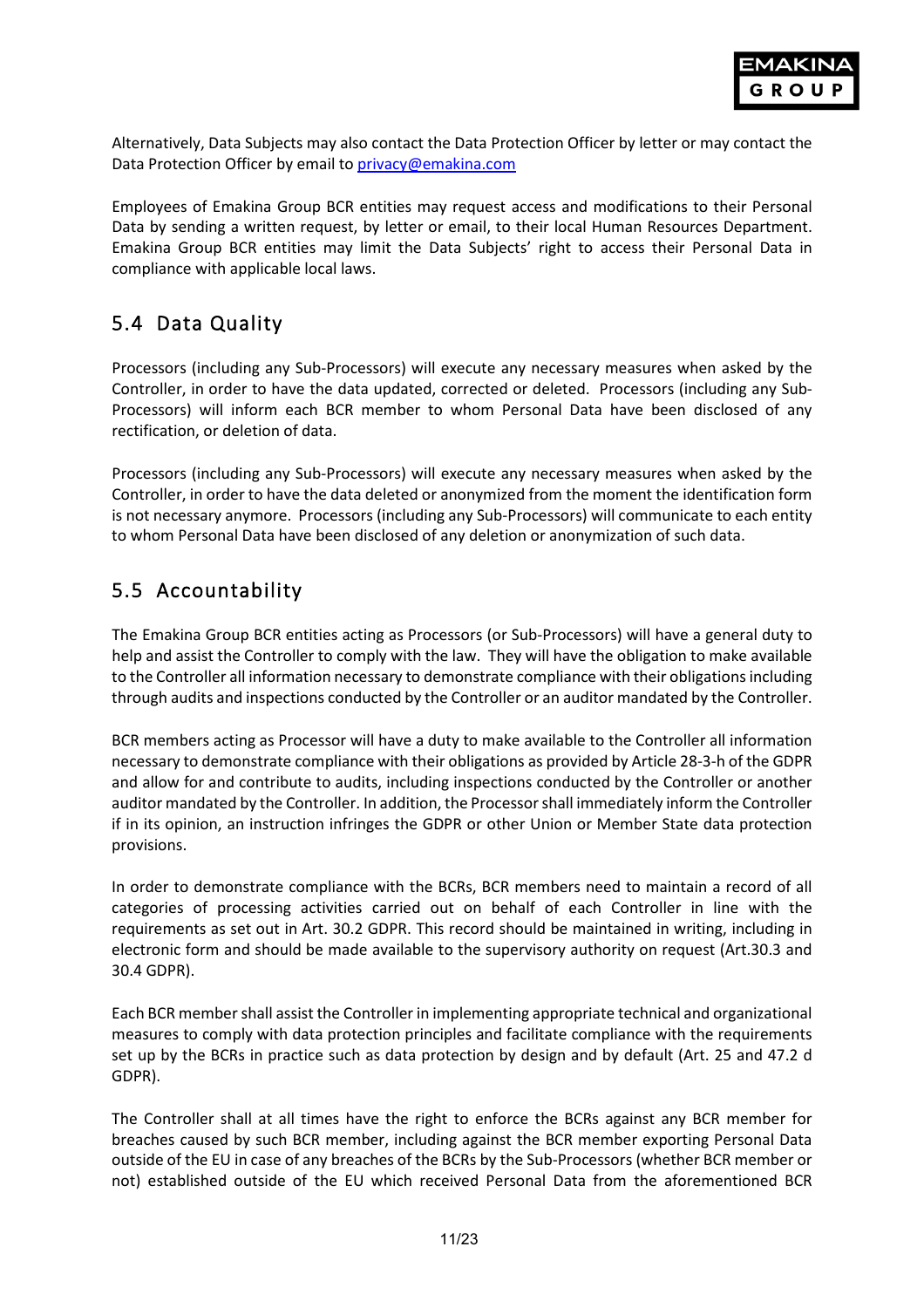member.

Every BCR member exporting data outside of the EU on the basis of the BCRs is liable for any breaches of the BCRs by the BCR member established outside the EU which received data from such BCR member established in the EU. The BCR member established in the EU accepts responsibility for and agrees to take the necessary action to remedy the violation of the BCRs by the BCR member located outside the EU, and to pay compensation for any resulting material or non-material damages.

In addition, if a BCR member outside of the EU violates the BCRs, the Court of Competent Jurisdiction or other competent authorities in the EU will have jurisdiction and the Data Subjects will have the rights and remedies against the BCR member that has accepted responsibility and liability, as per the paragraph hereinabove, as if the violation had been caused by it in the Member State in which it is based instead of the BCR member outside the EU.

## 5.6 Security

Processors (including any Sub-Processors) will have a duty to implement all appropriate technical and organizational measures to ensure a level of security appropriate to the risks presented by the Processing as provided by Article 32 of the GDPR. They will also have a duty to assist the Controller in ensuring compliance with the obligations as set out in Articles 32 to 36 of the GDPR taking into account the nature of Processing and information available to them (Art.28-3-f of the GDPR). Processors (including any Sub-Processors) must implement technical and organizational measures which at least meet the requirements of the Controller's applicable law and any existing particular measures specified in the Service Agreement. Processors (including any Sub-Processors) shall inform the Controller without undue delay after becoming aware of any Personal Data breach. In addition, Sub-Processors shall have the duty to inform the Processor (and the Controller as specified above) without undue delay after becoming aware of any Personal Data breach.

# 5.7 Data Subject Rights

Processors (including any Sub-Processors) will execute any appropriate technical and organizational measures, insofar as this is possible, when asked by the Controller, for the fulfilment of the Controller's obligations to respond to requests for exercising the data subjects rights as set out in Chapter III of the GDPR (Art. 28-3-e of the GDPR) including by communicating any useful information in order to help the Controller to comply with the duty to respect the rights of the data subjects. Processor (including any Sub-Processors) will transmit to the Controller any Data Subject request without answering it unless it is authorized to do so.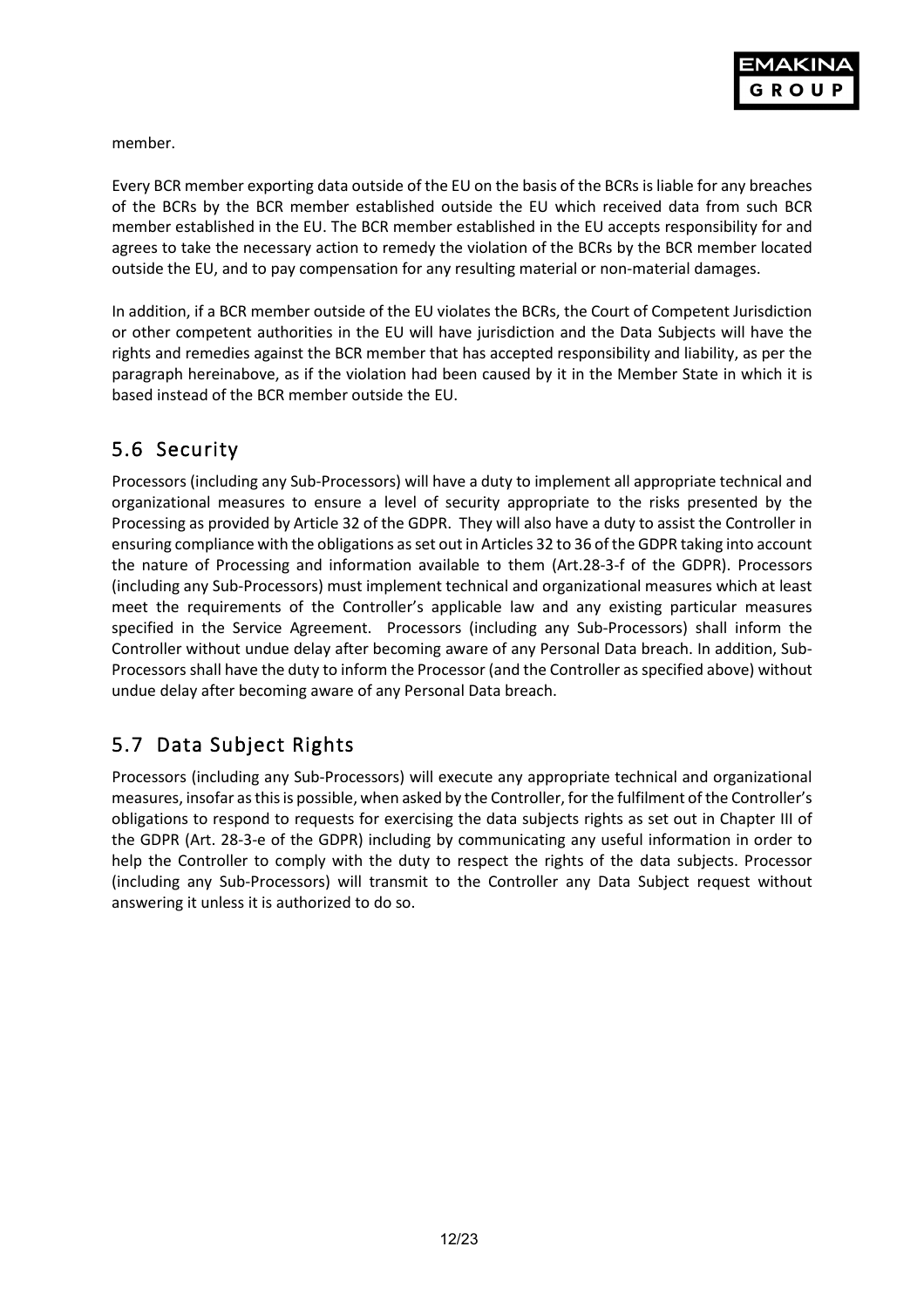

# <span id="page-12-0"></span>6 Automated Individual Decisions

Emakina Group BCR entities shall not make any decision that would significantly affect Data Subjects based solely on Processing of Personal Data by automated means with no human involvement, unless they have taken measures to protect Data Subjects' legitimate interests in accordance with applicable laws and regulations.

# <span id="page-12-1"></span>7 Security & Confidentiality

Emakina Group BCR entities establish and maintain appropriate technical and organizational measures to safeguard and appropriately protect Personal Data from unauthorized use, disclosure, destruction, and alteration, in particular where the Processing involves the transmission of data over a network. These security measures shall be adequate and will be commensurate with the risks associated with the types of Processing, the nature of the Personal Data involved, and related implementation cost. Considering their peculiar nature, Sensitive Data might require additional protective measures.

# <span id="page-12-2"></span>8 Relationships with Processors that are Emakina Group BCR's Entities and onward tranfers to an external Sub-Processor

If one Emakina Group BCR entity Processes Personal Data on behalf of another Emakina Group BCR entity, the Emakina Group BCR entity carrying out the Processing must act only in accordance with the prior informed specific or general written instructions of the Emakina Group BCR entity on whose behalf the Processing is being conducted. The Data Processing Agreement will specify if a general prior authorization given at the beginning of the service would be sufficient or if a specific authorization will be required for each new Sub-Processor. If a general authorization is given, the Controller should be forthwith informed by the Processor of any intended changes which might affect the processing conditions, such as but not limited to changes concerning the addition or replacement of a Sub-Processor in such a timely fashion that the Controller has the possibility to object to the change or to terminate the contract before the data are communicated to the new Processor.

Furthermore, Emakina Group BCR entity carrying out the Processing on behalf of another Emakina Group BCR entity must have in place technical and organizational security measures to safeguard the Personal Data that are state of the art and that are appropriate having regard to the risks associated with the types of Processing, the nature of the Personal Data involved and related implementation cost.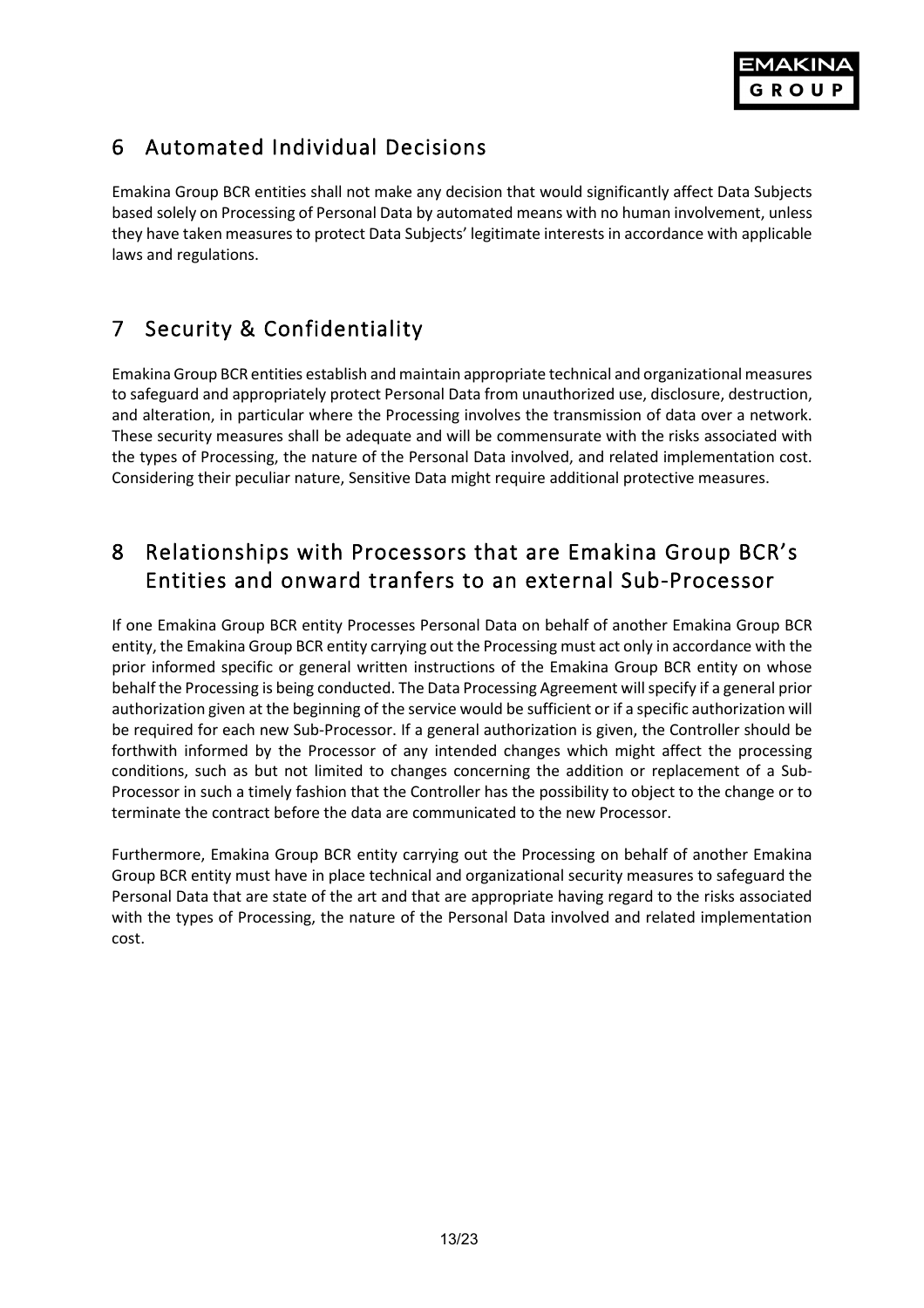

# <span id="page-13-0"></span>9 Restrictions on Transfers and Onward Transfers to External Processors and Controllers that are not Emakina Group BCR's Entities

If an Emakina Group BCR entity uses an external Processor to Process Personal Data on Emakina Group's behalf, the Emakina Group BCR entity will obtain contractual commitments from such Processor to (i) only act on the written general or specific instructions of the Emakina Group BCR entity and (ii) have in place technical and organizational security measures to safeguard the Personal Data disclosed by Emakina Group BCR entity that are state of the art and that are appropriate having regard to the risks associated with the types of Processing, the nature of the Personal Data involved and related implementation cost.

If a general instruction is given, the Controller should be forthwith informed by the Processor of any intended changes which might affect the processing conditions, such as but not limited to changes concerning the addition or replacement of a Sub-Processor in such a timely fashion that the Controller has the possibility to object to the change or to terminate the contract before the data are communicated to the new Processor.

If a general instruction is given, the Controller should be informed by the Processor of any intended changes concerning the addition or replacement of Sub-Processors in such a timely fashion that the Controller has the possibility to object to the change or to terminate the contract before the data are communicated to the new Sub-Processor.

Where the Emakina Group BCR entity bound by the BCRs subcontracts its obligations under the Data Processing Agreement, with the authorization of the Controller, it shall do so only by way of a contract or other legal act under Union or Member State law with the Sub-Processor which provides that adequate protection is provided as set out in Articles 28, 29, 32, 45, 46, 47 of the GDPR and which ensures that the same data protection obligations as set out in the Data Processing Agreement between the Controller and the Processor and sections 1.3, 1.4, 3 and 6 of this referential are imposed on the Sub-Processor, in particular providing sufficient guarantees to implement appropriate technical and organization measures in such a manner that the processing will meet the requirements of the GDPR (Art. 28-4 of the GDPR).

In addition of the above rules specific to external Processors, Emakina Group BCR entities will only Transfer Personal Data to external Processors or Controllers, after ensuring an adequate level of protection for the Personal Data to be Transferred, in accordance with article 45, 46, 47, 48 GDPR or that a derogation according to article 49 applies.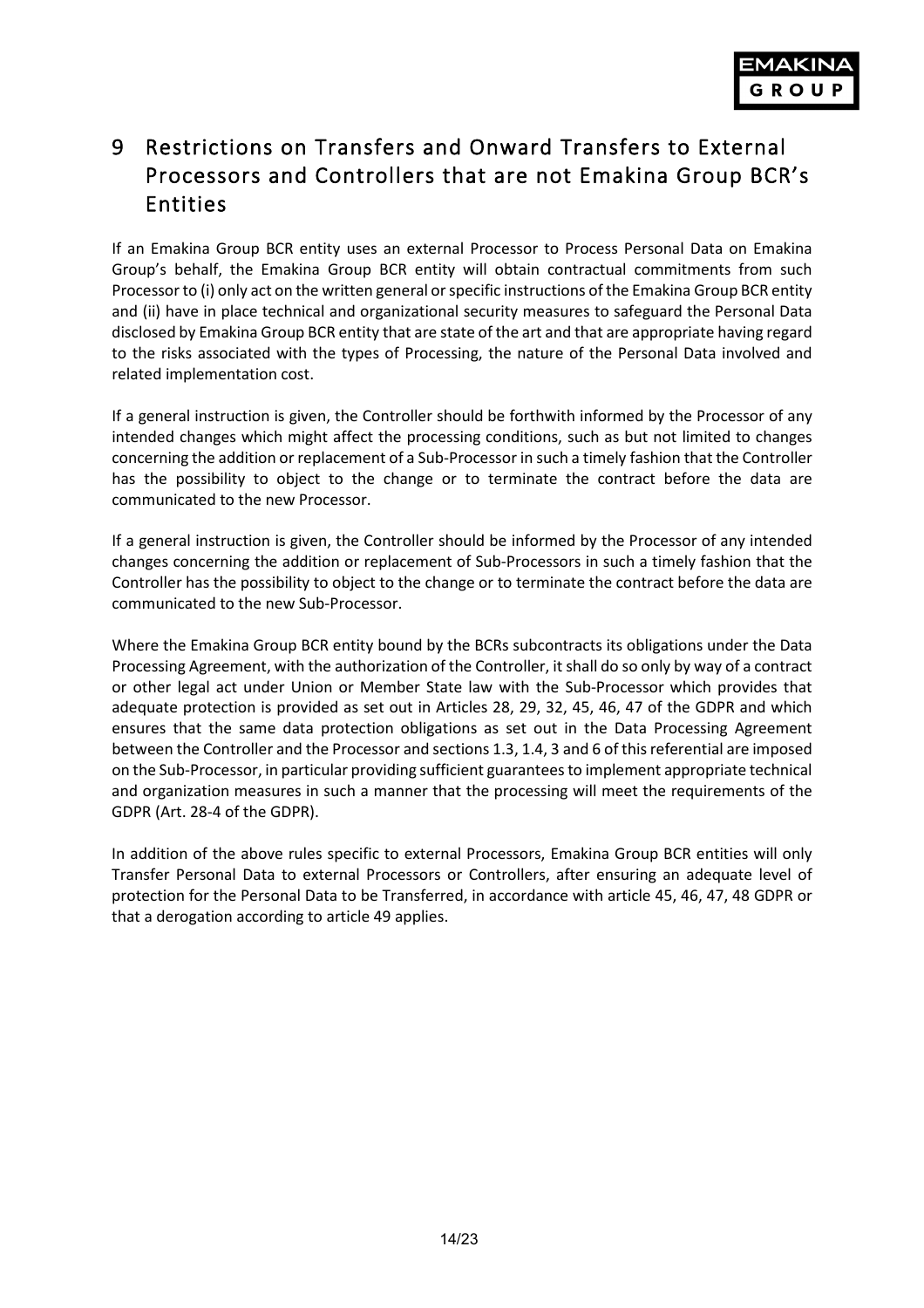

# <span id="page-14-0"></span>10 Internal Information & Training

In order to ensure that all employees of Emakina Group BCR entities are adequately informed, Emakina Group (globally and locally) will take all suitable steps to make these BCRs as well as related data protection procedures available to the employees.

Furthermore, all employees of Emakina Group BCR entities or third parties, who have regular access to Personal Data or are involved in data collection or development of IT tools, will be provided, by Emakina Group, globally or locally, with appropriate awareness and training materials on these BCRs and data protection rules in general.

# <span id="page-14-1"></span>11 Audit

The Privacy Officers of each of the Emakina Group BCR entities shall evaluate and report to the Data Protection Officer of Emakina Group who will in turn report to the Audit Committee and the Board of Directors, on applicable aspects of Emakina Group's compliance with the BCRs on a periodic basis or whenever specifically requested by the Audit Committee. Audits of compliance with the BCRs may be undertaken by external auditors, if Emakina Group so decides.

The results of the audit will be reported by the Data Protection Officer to Emakina Group's Board of Directors through the Audit Committee, which will evaluate that procedures are in place to ensure that corrective action takes place as soon as reasonably practicable. The results of the audit will also be reported by the Data Protection Officers to the Controller.

Where any non-compliance with the BCRs is identified during the audits, the Data Protection Officer of the Emakina Group BCR entity concerned will work with the relevant employees to assist them in developing their actions to design and implement remediation measures. The Local Privacy Officer concerned will periodically monitor the progress of the remediation plans.

If requested by a Competent Data Protection Authority, the Data Protection Officer of Emakina Group will also provide a copy of the results of the audit to such Competent Data Protection Authority, subject to applicable laws and respect for any confidential, privileged or commercially sensitive information provided. The Competent Data Protection Authority will have the authority/power to carry out a data protection audit of any BCR member if required.

# <span id="page-14-2"></span>12 Compliance and Supervision of Compliance

Emakina Group has appointed two Data Protection Officers responsible for overseeing all privacy and data protection issues, including ensuring compliance with all aspects of these BCRs. The Data Protection Officers report to the CEO(s) of Emakina Group, who in turn report(s) to the Board of Directors of Emakina Group.

The Data Protection Officers are supported by a team of Local Privacy Officers responsible for overseeing and ensuring compliance with the BCRs on a day-to-day basis at a local level. The Local Privacy Officers are to report any major privacy issues to the Data Protection Officers. Any other staff support may be called for from time to time and at the discretion of the Data Protection Officers.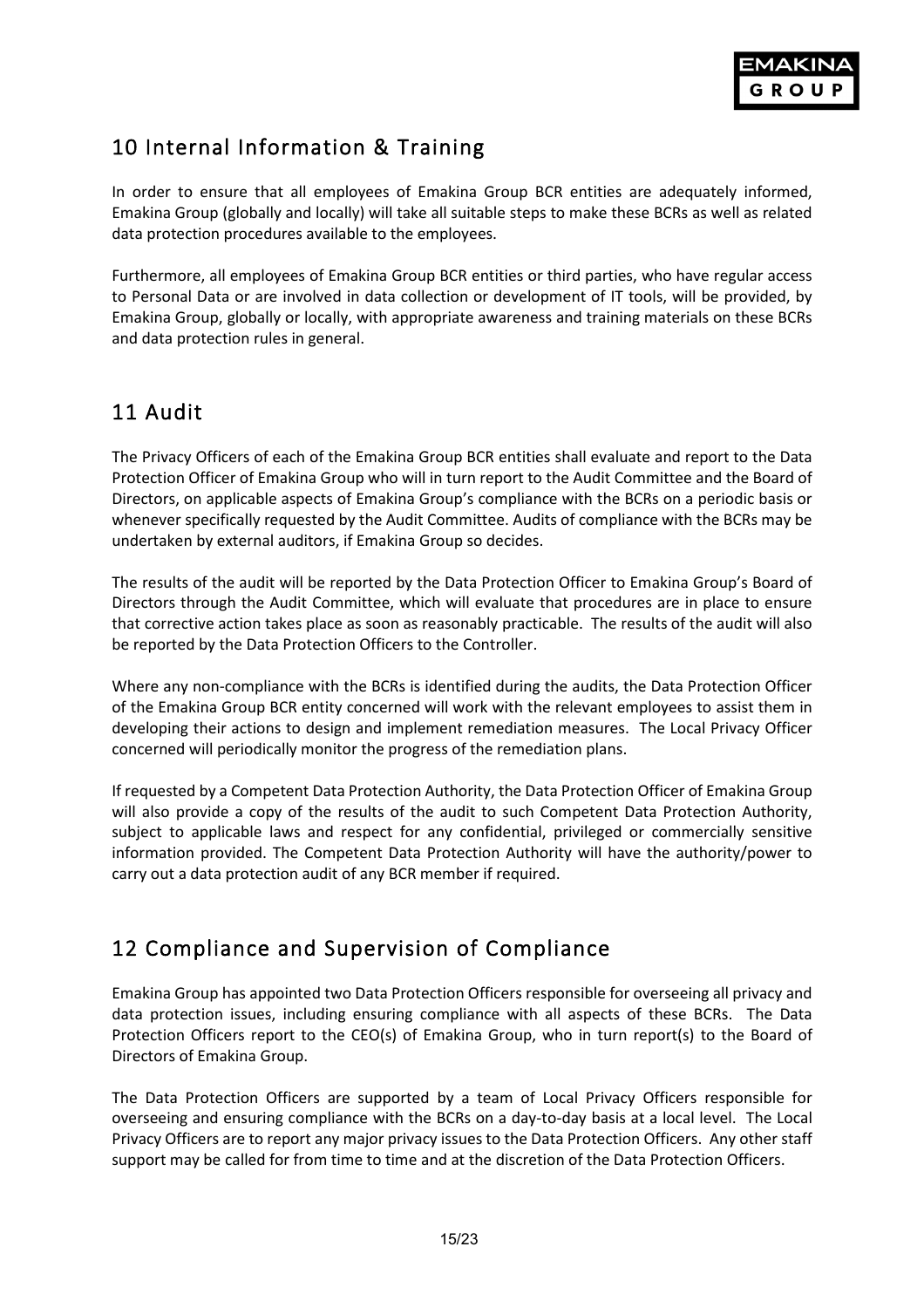

# <span id="page-15-0"></span>13 Actions in case of national legislation preventing respect of BCR's

If an Emakina Group BCR entity discovers a conflict between local legislation and the privacy standards of these BCRs, the Emakina Group BCR entity must immediately contact the Local Privacy Officer of its country or the Data Protection Officers.

The Local Privacy Officer or the Data Protection Officers will take a responsible decision on what action to take (in consultation with the Legal Department, where necessary) and will consult the relevant Competent Data Protection Authorities in case of doubt.

If a BCR member has reasons to believe that the existing or future legislation applicable to it may prevent it from fulfilling the instructions received from the Controller or its obligations under the BCRs or Data Processing Agreement, it will promptly notify this to the Controller (which is entitled to suspend the transfer of data and/or terminate the contractual relationship), to the EU headquarter Processor or to the EU member with delegated data protection responsibilities or to the relevant Privacy Officer, but also to the Supervisory Authority competent for the Controller and the Supervisory Authority competent for the Processor.

Any legally binding request for disclosure of the personal data by a law enforcement authority or state security body shall be communicated to the Controller unless otherwise prohibited (such as a prohibition under criminal law to preserve the confidentiality of a law enforcement investigation). In any case, the request for disclosure should be put on hold and the Supervisory Authority competent for the Controller and the competent Supervisory Authority for the Processor should be clearly informed about the request, including information about the data requested, the requesting body and the legal basis for disclosure (unless otherwise prohibited).

# <span id="page-15-1"></span>14 Complaints handling procedure

## 14.1Emakina Group complaints handling procedure:

Any Data Subject who believes his/her Personal Data in Appendix 2 may have been Processed in violation of these BCRs by any Emakina Group BCR entity, may submit his/her questions and complaint to the Local Privacy Officer of Emakina Group in the country where the Data Subject is located.

Except in the case of exceptional circumstances, the Local Privacy Officer, will send acknowledgment of receipt of a complaint to the individual who complained within three (3) working days.

The recipient of the complaint may at his/her discretion forward the complaint to the Data Protection Officers/Emakina Group Legal Department, for review, where appropriate.

The Local Privacy Officer will investigate and liaise with colleagues from relevant departments as necessary to deal with the complaint. The Local Privacy Officer shall provide a substantive response to the individual who complained as soon as reasonably practicable, but no later than one (1) month upon receiving the complaint.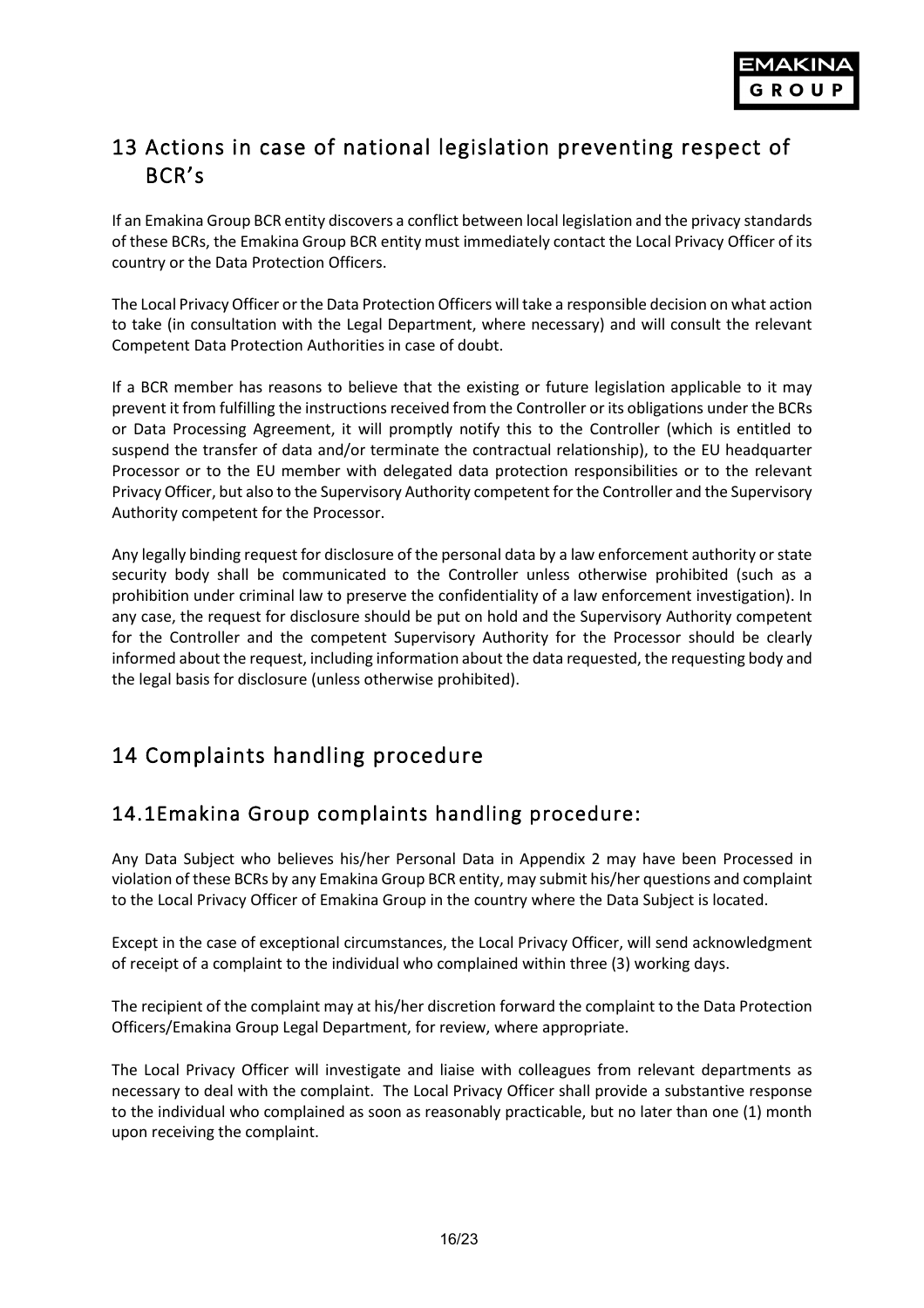If, due to the complexity of the complaint, the Local Privacy Officer cannot provide a substantive response within one (1) month, it will notify the complainant and provide a reasonable estimate (not exceeding two (2) months) of the timeframe within which a response will be provided.

If a complainant disputes the response from the Local Privacy Officer, he/she may appeal by notifying the Data Protection Officers. The Data Protection Officers shall review the original complaint and appeal request, and either accept the original finding or substitute a new finding. The Data Protection Officers will respond to the individual as soon as reasonably practicable, but no later than two (2) months of the referral of the case.

If the complaint is justified, the Data Protection Officers will ensure all necessary steps are taken as a result, including appropriate sanctions to employees, in accordance with local rules.

The Emakina Group BCR entity concerned acting as a Processor shall handle complaints from Data Subjects where the Controller has disappeared factually or has ceased to exist in law or became insolvent.

### 14.2Additional reporting obligations for employees of Emakina Group BCR entities:

Any employee of Emakina Group BCR entities who has reasons to believe these BCRs have been violated shall contact his/her immediate manager, Human Resources Department, or his/her Local or the Data Protection Officers.

# 14.3Additional rights to lodge a claim before a court or data protection authority:

Irrespective of Emakina Group's internal complaints handling procedure, the Data Subjects shall at all times be entitled to seek advice and complain to the Competent Data Protection Authority and/or to make a claim in a court of competent jurisdiction.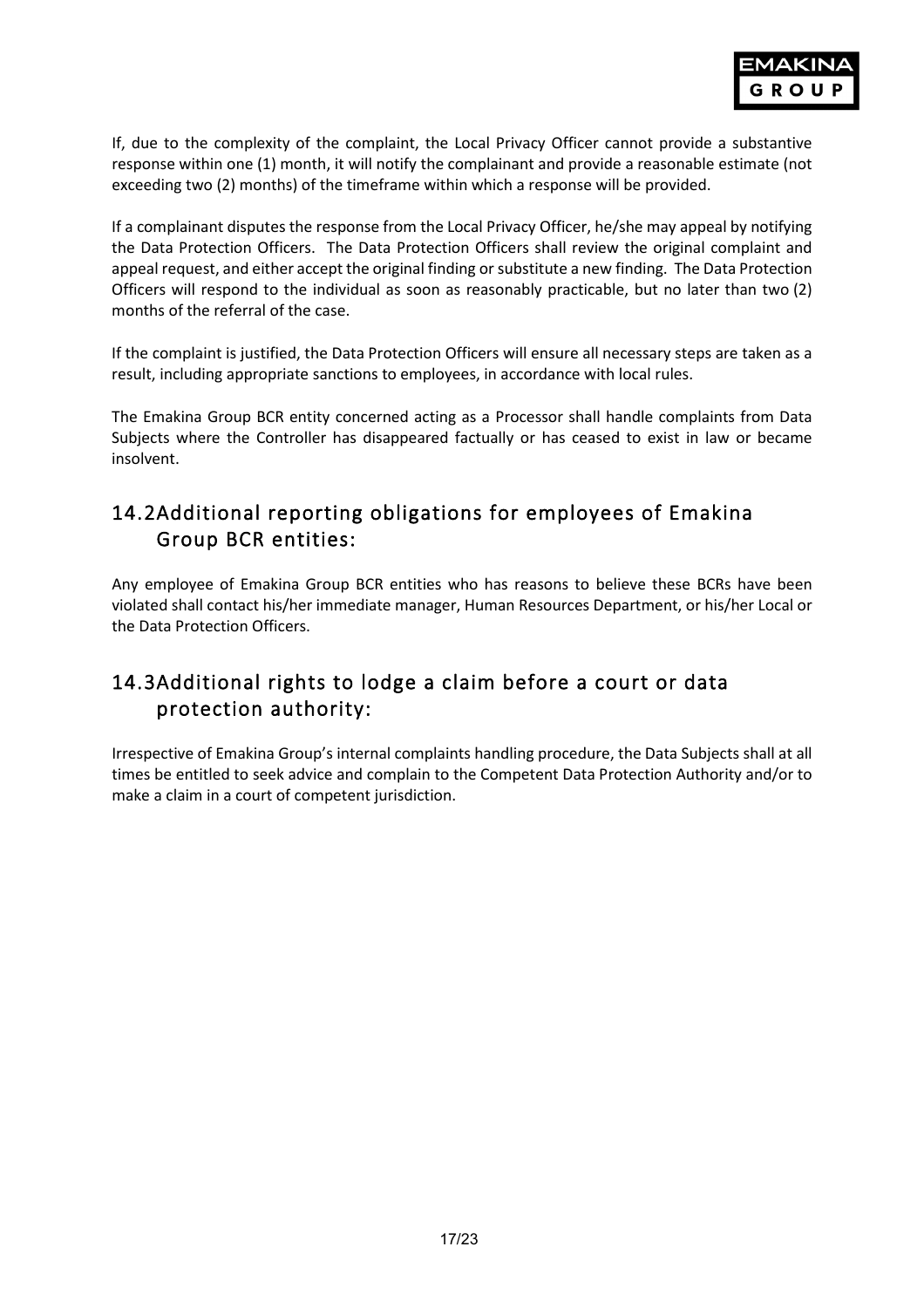

# <span id="page-17-0"></span>15 Third party beneficiary rights

Data Subjects whose (i) Personal Data are subject to the GDPR and (ii) Transferred to Emakina Group BCR entities outside of Europe under these BCRs shall have the right to enforce the rules in accordance with the Articles 28, 29, 32, 33, 45, 46, 47,79, 80, 81 and 82 of the GDPR as third party beneficiaries of the BCRs for Personal Data detailed in Appendix 2 and bring the issue before the authorities/courts as specified below to seek judicial remedy arising from a breach of the rights guaranteed, including the payment of compensation.

The Data Subjects will have the rights to take their case, at their option:

- (i) to the Competent Data Protection Authority, or
- (ii) to the Court of Competent Jurisdiction.

For the Data Subjects residing within the EEA or in Switzerland and whose Personal Data have been Transferred to Emakina Group BCR entities located outside of the EEA or Switzerland, in addition to having the right to take their case to the Competent Data Protection Authority, they shall also have the right to take their case to the court of competent jurisdiction where the Emakina Group BCR entity in the EEA or in Switzerland that originated the Transfer is based, or in Belgium.

The Data Subjects beneficiating from the third-party beneficiary rights will be informed by Emakina Group of such rights.

# <span id="page-17-1"></span>16 EEA Liability

For Personal Data originating from the EEA and Transferred outside the EEA, the Emakina Group BCR entity concerned will be liable and accept to remedy the acts of the Emakina Group BCR entity concerned located outside of the EEA and to pay compensation for any harm an EEA resident Data Subject may suffer due to a breach of these BCRs caused by such Non-EEA Emakina Group BCR entity to the extent determined by Competent Data Protection Authorities and courts.

In case EEA resident Data Subjects can demonstrate that they have suffered damages and establish facts that show that the damages have occurred because of a breach of the BCRs, it shall be for the Emakina Group BCR entity concerned to prove that it was not responsible for the breach of the BCRs giving rise to those damages or that no such breach took place.

# <span id="page-17-2"></span>17 Cooperation with Data Protection Authorities

Emakina Group BCR entities shall agree to cooperate with the Competent Data Protection Authorities regarding matters related to these BCRs, to the extent such recommendations and advice do not conflict with applicable law.

Emakina Group BCR entities also undertake to respond within a reasonable timeframe to the requests the Competent Data Protection Authorities may make regarding these BCRs, including audit requests, to the extent such requests are consistent with applicable law.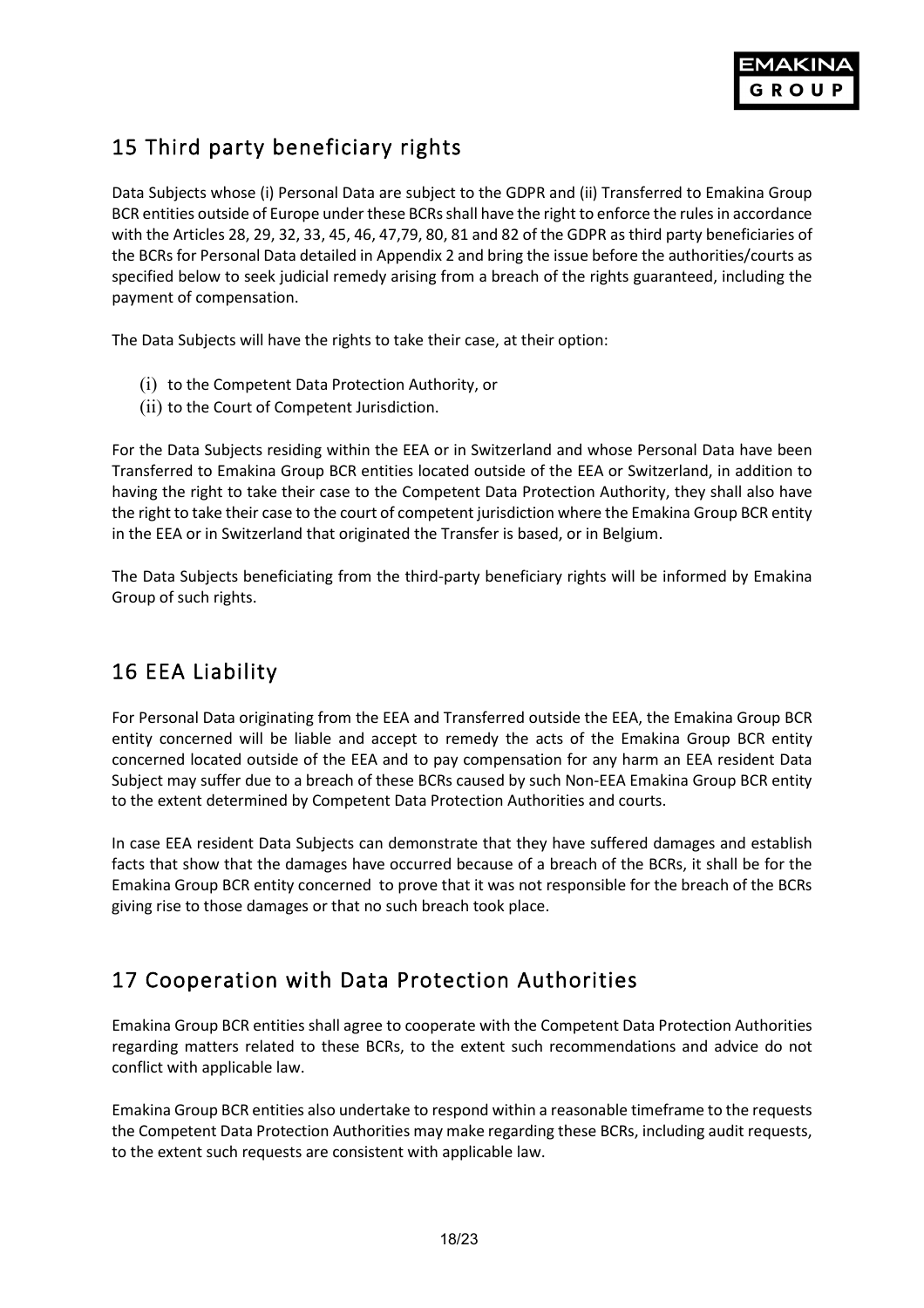

# <span id="page-18-0"></span>18 Updates of the BCRs

Emakina Group undertakes to immediately inform the Competent Data Protection Authorities, the Controller and Emakina Group BCR entities of any substantial modifications and the reasons justifying such modifications to these BCRs and to the list of the BCR members. Any changes to the BCRs affecting the Processing conditions and the level of protection offered by the BCRs shall forthwith be notified to the Belgian Data Protection Authority and the Controller. Emakina Group will also ensure that the Data Subjects are kept informed about the substantial changes to these BCRs.

The Data Protection Officers are responsible for updating the BCRs as well as the list of Emakina Group BCR entities. The Data Protection Officers shall keep track of and record any changes to the BCRs. In addition to the aforementioned notification obligations, The Data Protection Officers shall make such changes available to the Competent Data Protection Authorities or the Data Subjects upon request.

No Transfer of Personal Data as specified in Appendix 2 to a Emakina Group BCR entity, that is not listed in Appendix 1 and bound by the BCRs, can take place until this Emakina Group BCR entity is effectively bound by the BCRs and can deliver compliance with the BCRs.

# <span id="page-18-1"></span>19 Effective data and term of the BCRs

The BCRs shall become effective and enforceable between the Emakina Group BCR entities upon the written confirmation through the execution of a so-called 'BCR Agreement' by the Emakina Group BCR entities that they will adopt and be bound by the BCR's.

The BCRs shall remain in force for an indefinite period of time.

In the event of withdrawal of the above-mentioned written confirmation by any of the Emakina Group BCR entities, the BCRs shall cease to be binding and enforceable upon such Emakina Group BCR entity for all Personal Data Processed or Transferred after the date of withdrawal. The obligations derived from the BCRs for Personal Data Processed and/or Transferred up until withdrawal shall remain, until these Personal Data have been erased or as long as and to the extent required by applicable laws and regulations. In the event of such change, the Data Protection Officers will take any required steps to update the BCRs, in accordance with the provisions of Section 18 hereof.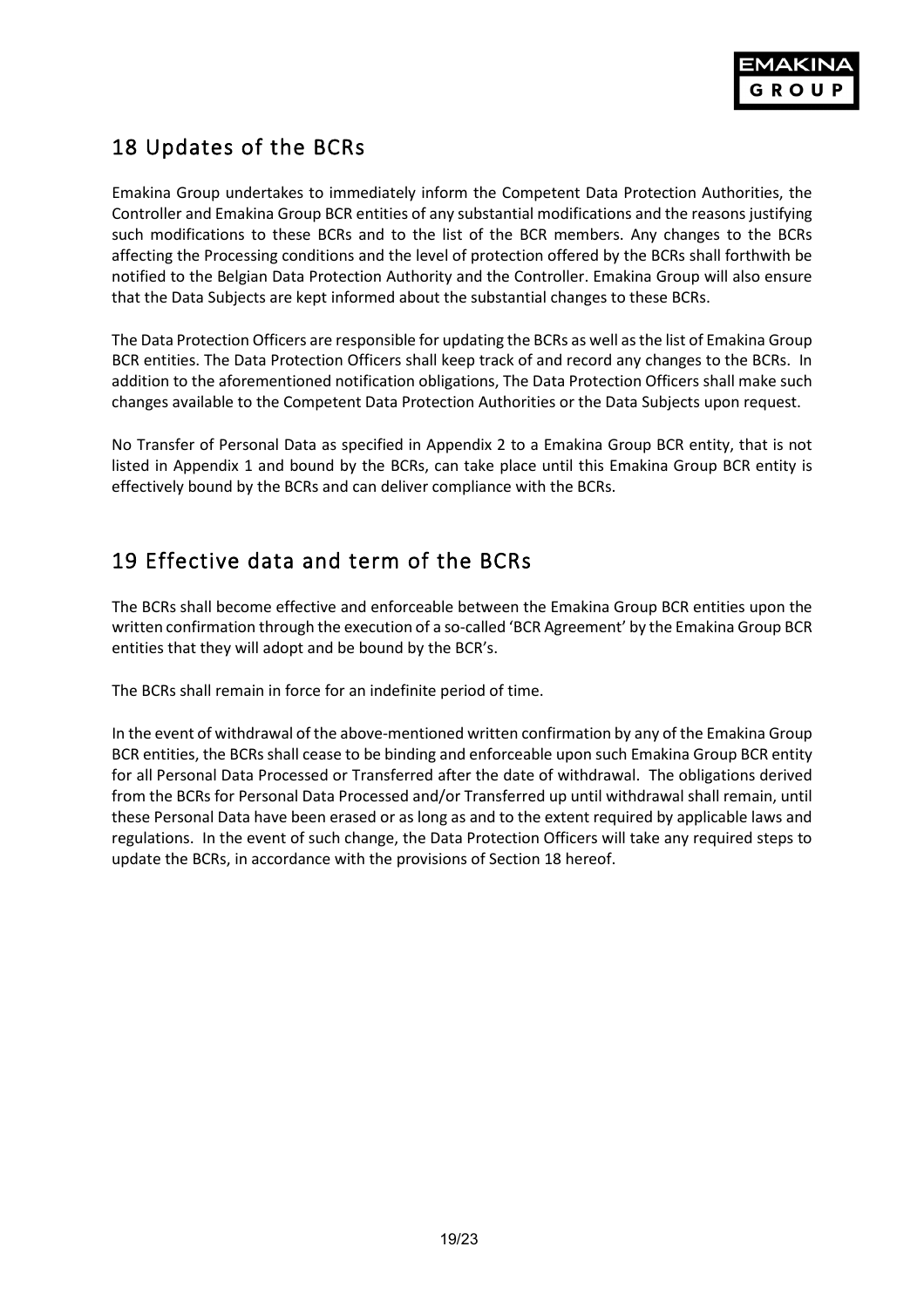

# **Appendix 1**

### <span id="page-19-0"></span>**List of Emakina Group entities and enterprises engaged in a joint economic activity with Emakina Group covered by these Binding Corporate Rules and Emakina Group Structure**

#### **EUROPE**

- Emakina.BE Rue Middelbourg 64A 1170 Watermael-Boitsfort Belgium
- Emakina Group S.A. Rue Middelbourg 64A 1170 Watermael-Boitsfort Belgium
- Your Agency S.A. Rue de Bois-Seigneur-Isaac 40/5, 1421 Ophain Belgium
- Emakina/Insights SPRL Rue Middelbourg 64A 1170 Watermael-Boitsfort Belgium
- The Reference N.V. Stapelplein 70 9000 Gent Belgium
- Emakina.NL BV Danzigerkade 4 1013 AP Amsterdam The Netherlands
- Emakina.FR SA Rue Atlantis 4 Parc d'Ester BP 26840 87068 Limoges France
- Emakina.Ch SA 13, rue Le Royer CH-1227 Les Acacias – Geneva Switzerland
- Emakina DBG AB Fiskargatan 8 116 20 Stockholm Sweden
- Emakina Central & Eastern Europe GmbH Vorgartenstraße 206B / 4. Stock

1040 Vienna Austria

- diamond:dogs Switzerland GmbH Bahnhofstrasse 2 CH-9100 Herisau Switzerland
- Netlounge Internet Media Services GmbH Weyringergasse 30 1040 Vienna Austria
- Emakina.HR doo Weyringergasse 30 1040 Vienna Austria
- k.section business solutions GmbH Weyringergasse 30 1040 Vienna Austria
- Vega IT Sourcing (Strategic Partnership) Novosadskog sajma 2, 21000 Novi Sad Serbia
- Emakina Marketing GmbH Weyringergasse 30 1040 Vienna Austria
- Emakina.RS Emakina RS D00 Novi Sad Novosadskog Sajma 2 Novi Sad Republika Srbija
- Emakina.PL Ul. Metalowa 3 60-118 Poznan Poland

#### **NORTH AMERICA**

• The Reference.US, Inc.,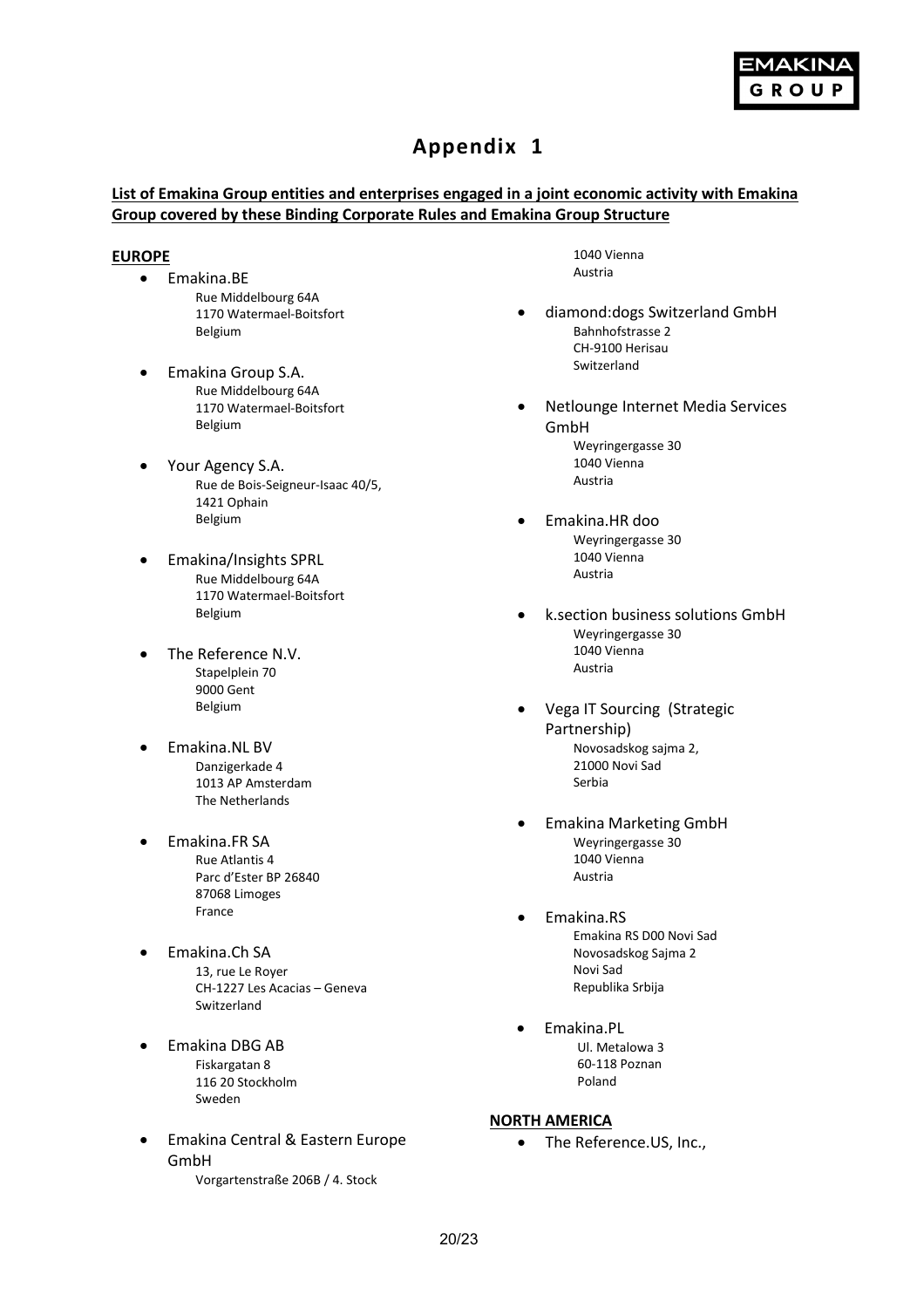

WeWork Nomad 79 Madison Ave, New York, NY 10016, USA

• Emakina.US WeWork Nomad 79 Madison Ave, New York, NY 10016, USA

#### **ASIA**

Cloudworks Arabia Communication and Information (Emakina.SA) Moon tower, Mezanine floor King Fahed Branch Road, Ar Rahmaniyah, PO Box: 231772 Riyadh: 11321 Saudi Arabia

- Emakina.QA Office No.235 2nd Floor D ring Bldg No 67 Street 250 D Ring Road Old Airport PO Box 32522 Doha Qatar
	- Emakina Bilgisayar Yazilim LTD. Sti. 21/31 Dokuz Eylül Üniversitesi Tınaztepe Yerleşkesi DEPARK Beta Binası Doğuş Cad. No:207/AG Floor:1 Office:111 Buca-İzmir 35390 **Turkey**
- Emakina Bilgisayar Yazılım İnşaat Turizm San. ve Tic. A.S. Adalet Mahallesi, Şehit Polis Fethi Sekin Cad. Novus Tower No:4/162 Izmir **Turkey**
- Emakina Bilgisayar Yazılım İnşaat Turizm San. ve Tic. A.S. Ege Serbest Bölge Şubesi Zafer Serbest Bölge Mah. Nilüfer sok No:31/14-15 Gaziemir Izmir Turkey
- Emakina Asia PTE. LTD 6 Shenton Way #38-01 OUE Downtown

#### Singapore

- Emakina.SG PTE. LTD 6 Shenton Way #38-01 OUE Downtown Singapore
- Emakina FZ-LLC (AE) Aurora Tower office 2202-2207 Dubai Media City P0 Box: 478891 Dubai-UAE
- Witty Commerce MYE BİLGİSAYAR YAZILIM TİCARET ANONİM ŞİRKETİ Adatepe Mah. Doğuş Cad. No:207/AG/1 Buca/İzmir Turkey
- Cloudworks Aurora Tower office 2202-2207 Dubai Media City P0 Box: 478891 Dubai-UAE
- CloudCrazy Adalet Mahallesi, Şehit Polis Fethi Sekin Cad. Novus Tower No:4/162 Izmir
- EMAKINA.LB SAL (Offshore) Sequoia Center, 3rd floor, Najib Azouri street Badaro District Beirut – Lebanon
- EMAKINA (India) Pvt. Ltd. 1st Floor, Tower B, Panchshil Business Park, Balewadi High Street Off Baner Balewadi Road, Pune 411045 -Inida

#### **AFRICA**

• Emakina.ZA (Pty) Ltd Tygerforum A 2nd Floor 53 Willie van Schoor Avenue Tyger Valley 7530 Cape Town – South Africa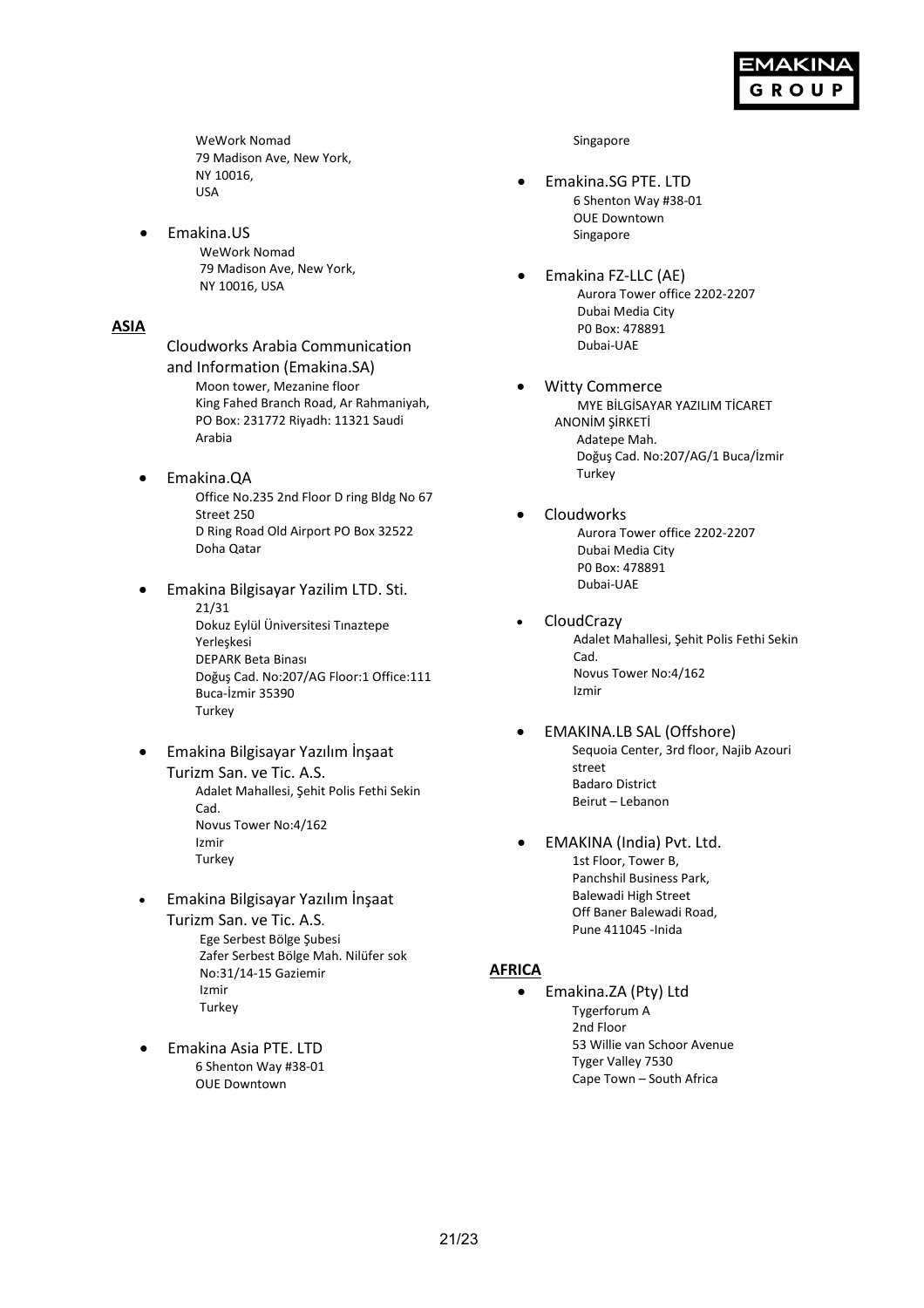

# **Appendix 2**

### **Personal data processed by Emakina Group BCR Entities**

- <span id="page-21-0"></span>• Personal data, categories of personal data, type of processing and purposes and types of data subjects affected are determined by the Controller (customers of Emakina BCR Entities) all of which have been duly informed about the existence of the present BCRs.
- All Controllers entered into a Data Processing Agreement with the Emakina Group BCR entity concerned.
- A Processing Registry is updated and kept in "Onetrust" and can be exported for the purpose of reporting to the Data Protection Authorities.
- The following data could be processed (depending on the written instructions from the Controller):

### Personal Identification data elements

- Age
- Date of Birth
- First name
- Last name
- Full Name
- Gender
- Height
- Marital Status
- Nationality
- Racial or Ethnic Origin
- Religion
- Sexual Orientation
- Signature
- Weight

### Government Identifier data elements

- Driving license Number
- National Identification Number
- National Identity Card Details

#### Employment Information data elements

- Benefits & entitlements data
- Business unit
- Company
- Contract type
- Corporate credit / debet card numbers
- End date & termination reason
- Exit interview & comments
- Disciplinary actions
- Hours of work
- Complaints
- Health & safety reporting
- Job application details